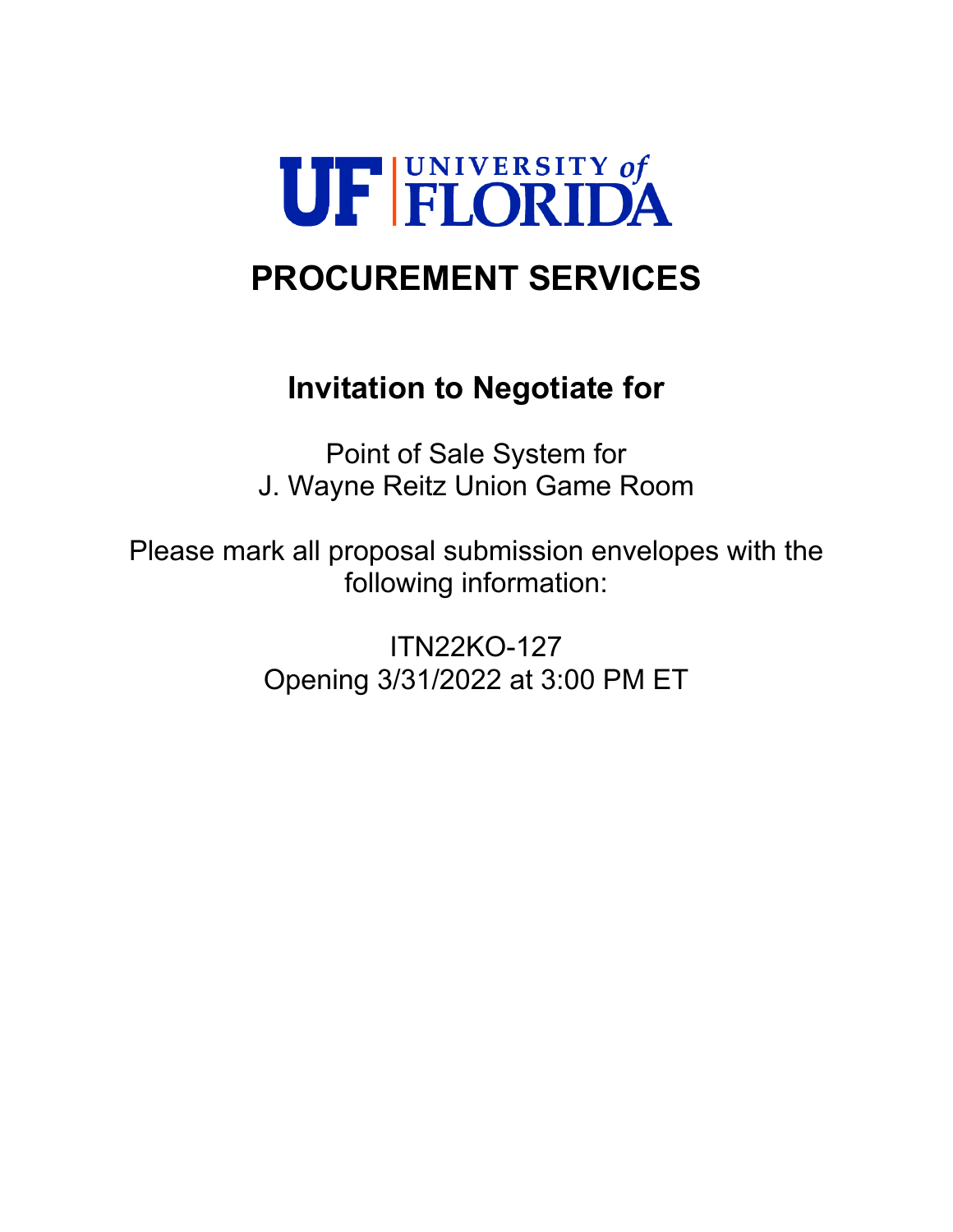# Contents

| 1.0 | 1.1<br>1.2<br>1.3<br>1.4<br>1.5 |                                                                              |  |
|-----|---------------------------------|------------------------------------------------------------------------------|--|
| 2.0 |                                 |                                                                              |  |
|     | 2.1                             |                                                                              |  |
|     | 2.2                             |                                                                              |  |
|     | 2.3                             |                                                                              |  |
|     | 2.4                             |                                                                              |  |
|     | 2.5                             | Vendor Protest Procedure; Notice of Proposal Protest Bonding Requirement  7  |  |
|     | 2.6                             |                                                                              |  |
|     | 2.7                             |                                                                              |  |
|     | 2.8                             |                                                                              |  |
|     | 2.9                             |                                                                              |  |
|     | 2.10                            | Determination of and Information Concerning Vendor's Qualifications  8       |  |
|     | 2.11                            |                                                                              |  |
|     | 2.12                            | Rejection of Vendor Counteroffers, Stipulations and Other Exceptions  9      |  |
|     | 2.13                            |                                                                              |  |
|     | 2.14                            |                                                                              |  |
| 3.0 |                                 |                                                                              |  |
|     | 3.1                             |                                                                              |  |
|     | 3.2                             |                                                                              |  |
|     | 3.3                             |                                                                              |  |
| 4.0 |                                 |                                                                              |  |
|     | 4.1                             |                                                                              |  |
|     | 4.1.1                           |                                                                              |  |
|     | 4.1.2                           |                                                                              |  |
|     | 4.1.3                           |                                                                              |  |
|     | 4.1.4                           |                                                                              |  |
|     | 4.1.5                           |                                                                              |  |
|     | 4.1.6                           |                                                                              |  |
|     | 4.2                             |                                                                              |  |
|     | 4.2.1                           |                                                                              |  |
|     | 4.2.2                           |                                                                              |  |
|     | 4.2.3                           |                                                                              |  |
|     | 4.2.4                           |                                                                              |  |
|     | 4.2.5                           | Questions, Communications and Inquires between the University and Vendors 12 |  |
|     | 4.2.6                           | Addenda and the University's Response to Communications from Vendor  13      |  |
|     | 4.2.7                           |                                                                              |  |
|     | 4.2.8                           |                                                                              |  |
|     | 4.2.9                           |                                                                              |  |
|     | 4.2.10                          |                                                                              |  |
|     | 4.2.11                          |                                                                              |  |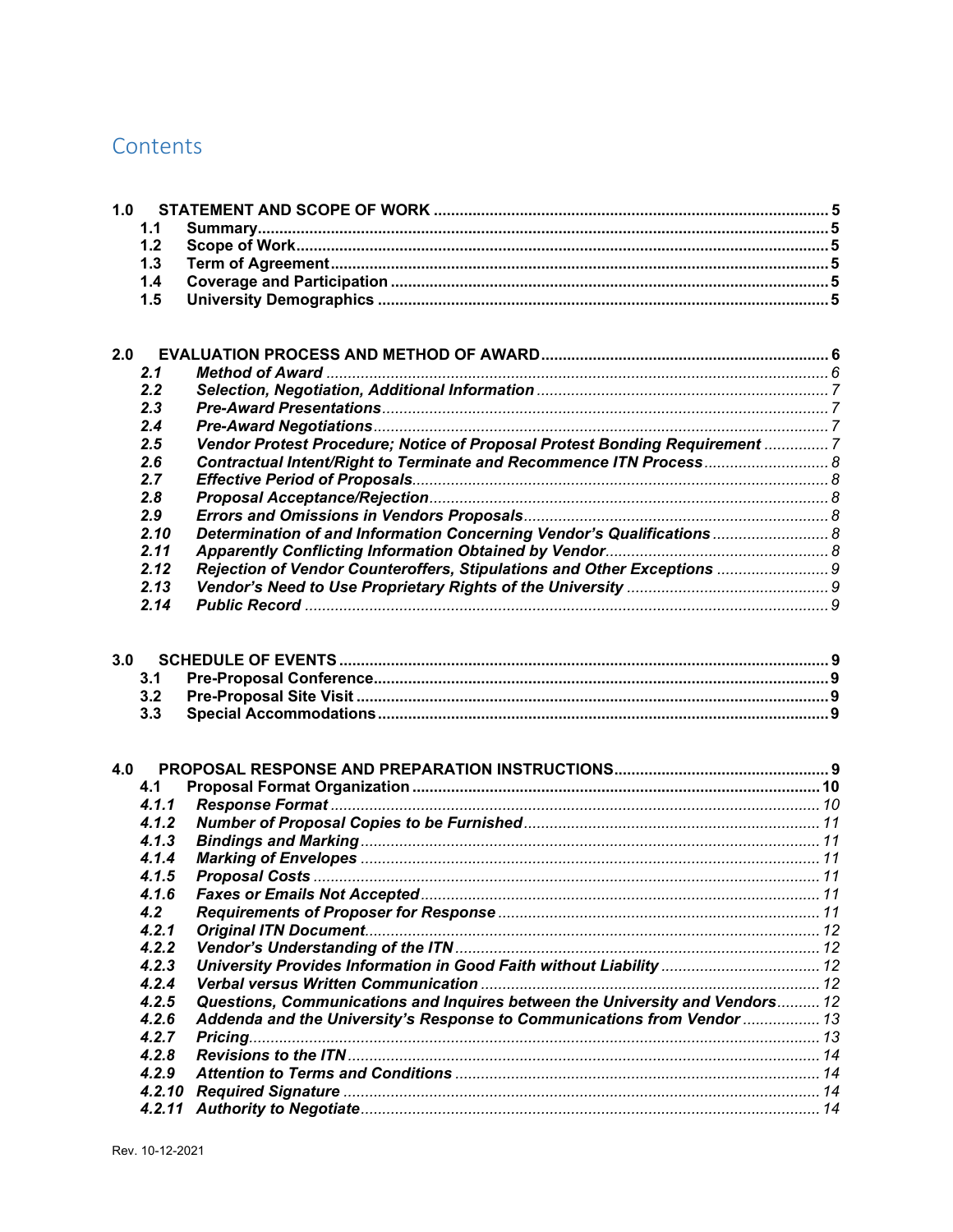| 4.2.13 Improper Business Relationships/Conflict of Interest Prohibited  15        |  |
|-----------------------------------------------------------------------------------|--|
| 4.2.14 Corrections, Changes, and Providing Information on Forms within the ITN 15 |  |
|                                                                                   |  |
|                                                                                   |  |
| 4.2.17 University's Right to Use Vendor's Ideas/Proprietary Information 15        |  |
|                                                                                   |  |

| 5.0  |  |
|------|--|
| 5.1  |  |
| 5.2  |  |
| 5.3  |  |
| 5.4  |  |
| 5.5  |  |
| 5.6  |  |
| 5.7  |  |
| 5.8  |  |
| 5.9  |  |
| 5.10 |  |
| 5.11 |  |
| 5.12 |  |
| 5.13 |  |
| 5.14 |  |
| 5.15 |  |
| 5.16 |  |
| 5.17 |  |

| 6.0 |      |  |
|-----|------|--|
|     | 6.1  |  |
|     | 6.2  |  |
|     | 6.3  |  |
|     | 6.4  |  |
|     | 6.5  |  |
|     | 6.6  |  |
|     | 6.7  |  |
|     | 6.8  |  |
|     | 6.9  |  |
|     | 6.10 |  |
|     | 6.11 |  |
|     | 6.12 |  |
|     | 6.13 |  |
|     | 6.14 |  |
|     | 6.15 |  |
|     | 6.16 |  |
|     | 6.17 |  |
|     | 6.18 |  |
|     | 6.19 |  |
|     | 6.20 |  |
|     | 6.21 |  |
|     | 6.22 |  |
|     | 6.23 |  |
|     | 6.24 |  |
|     | 6.25 |  |
|     | 6.26 |  |
|     | 6.27 |  |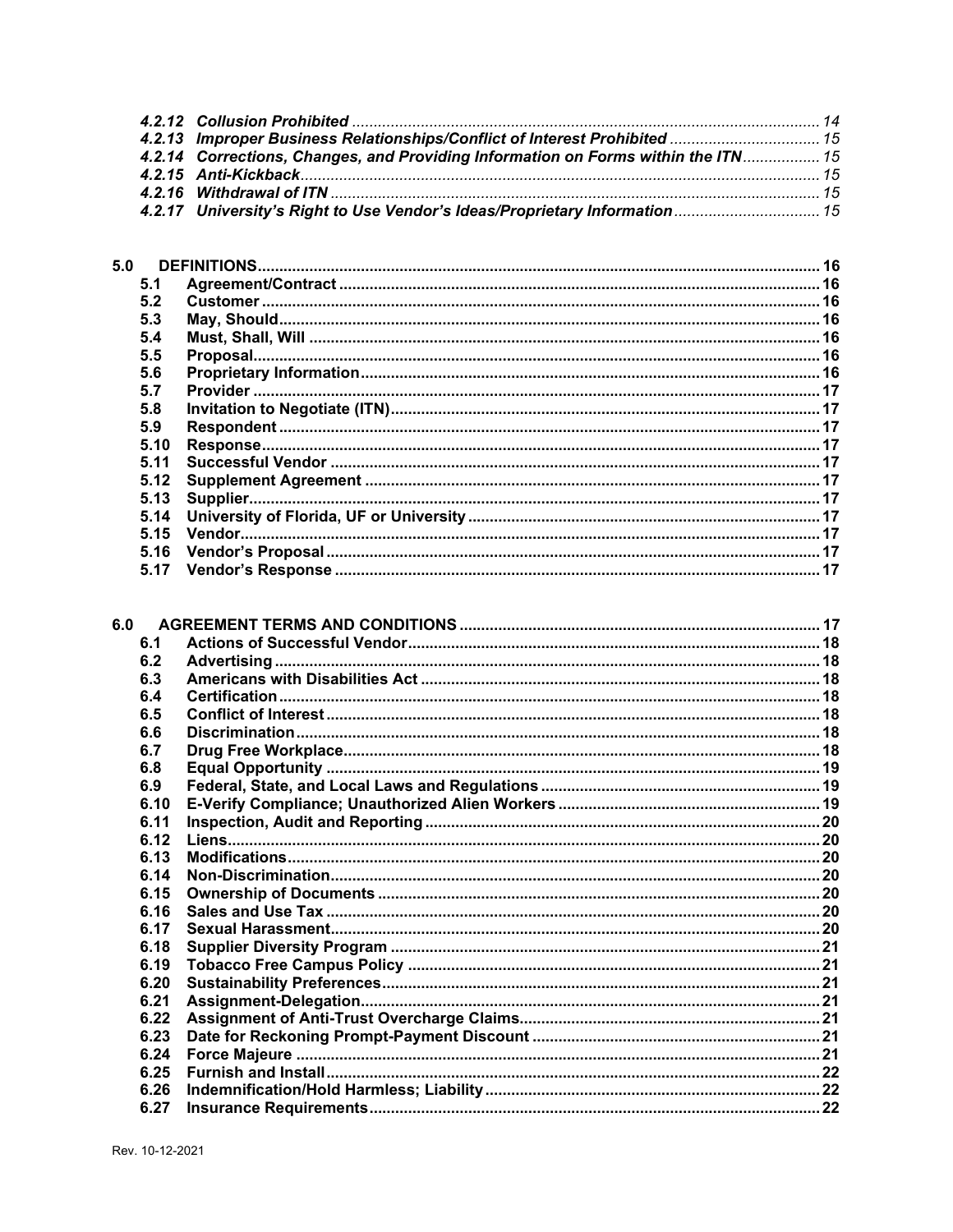| 6.28   |                                                                                |  |
|--------|--------------------------------------------------------------------------------|--|
| 6.29   |                                                                                |  |
| 6.30   |                                                                                |  |
| 6.31   |                                                                                |  |
| 6.32   |                                                                                |  |
| 6.33   | Notice to Vendors of Asbestos-Containing Materials in University Buildings  24 |  |
| 6.34   |                                                                                |  |
| 6.35   |                                                                                |  |
| 6.36   |                                                                                |  |
| 6.37   |                                                                                |  |
| 6.38   |                                                                                |  |
| 6.39   |                                                                                |  |
| 6.40   |                                                                                |  |
| 6.41   |                                                                                |  |
| 6.42   |                                                                                |  |
| 6.43   |                                                                                |  |
| 6.44   |                                                                                |  |
| 6.45   |                                                                                |  |
| 6.46   |                                                                                |  |
| 6.47   |                                                                                |  |
| 6.48   |                                                                                |  |
|        |                                                                                |  |
|        |                                                                                |  |
| 6.48.3 |                                                                                |  |
|        |                                                                                |  |
|        |                                                                                |  |
| 6.48.6 |                                                                                |  |
|        |                                                                                |  |
|        |                                                                                |  |
| 6.49   |                                                                                |  |
| 6.50   |                                                                                |  |
| 6.51   |                                                                                |  |
| 6.52   |                                                                                |  |
| 6.53   |                                                                                |  |
| 6.54   |                                                                                |  |
| 6.55   |                                                                                |  |
| 6.56   |                                                                                |  |
| 6.57   |                                                                                |  |
| 6.58   |                                                                                |  |
| 6.59   |                                                                                |  |
| 6.60   |                                                                                |  |
| 6.61   |                                                                                |  |
| 7.0    |                                                                                |  |
| 7.1    |                                                                                |  |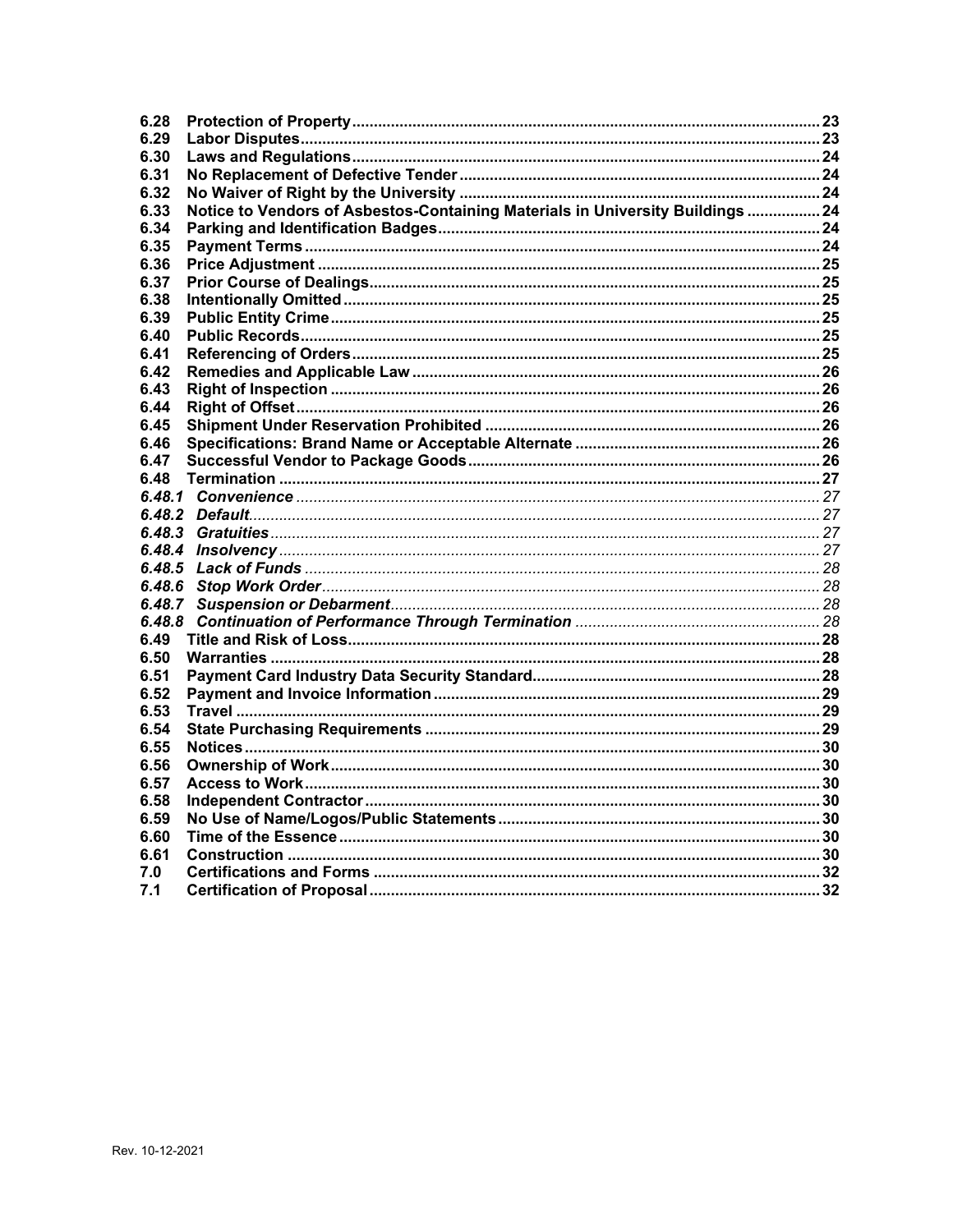# <span id="page-4-0"></span>**1.0 STATEMENT AND SCOPE OF WORK**

#### <span id="page-4-1"></span>**1.1 Summary**

The University is seeking proposals from qualified companies that specialize in providing Point of Sale (POS) systems for the operations of a bowling alley or game room. The current POS system in the J. Wayne Reitz Union (JWRU) Game Room is over 10 years old and does not fully meet the needs of the operation and customers. The Game Room is a 15,308 square foot facility offering 14 bowling lanes, 10 billiards tables, 1 snooker table, and a growing Esports open play area. It is utilized by UF students, faculty and staff, and the greater Gainesville Community. The JWRU Game Room needs a system that is more dynamic to meet the demands of the operation and the customers.

# <span id="page-4-2"></span>**1.2 Scope of Work**

Provide an up-to-date interactive system that will serve as the primary operating system for sales, billiards, and bowling operations at the J. Wayne Reitz Union Game Room.

The successful proposer will provide:

- POS System which includes:
	- $\circ$  Scoring for 14 bowling lanes
	- o Activation and operation of pinsetters for 14 bowling lanes
	- o Online reservations for bowling and billiards
	- o Payment operations for bowling and billiards
	- o Ability to add other games.
- Scoring system with tablet consoles for 14 bowling lanes<br>• New digital displays over the bowling lanes and the neces
- New digital displays over the bowling lanes and the necessary brackets and supports for the displays
- Comprehensive bowling games collection including racing, horse, poker etc.
- Ability to make bowling, billiards, house (facility rental) and other types reservations via the internet, phone, and/or other platforms.
- Installation of hardware/software, including necessary computers, severs etc.
- Comprehensive training on the software.
- Ongoing maintenance of hardware/software
- PCI compliant credit card processing that will integrate with the current UF providers
- Successful completion UFIT Risk Assessment

The desired installation period for the new system is May-June 2022.

#### <span id="page-4-3"></span>**1.3 Term of Agreement**

The term of this Agreement will be for an initial period of one year, 5/1/2022 to 4/30/2022, with an option to renew based on satisfactory performance and the written approval of both parties for up to two additional one year periods.

#### <span id="page-4-4"></span>**1.4 Coverage and Participation**

The intended coverage of this ITN and any Agreement resulting from this solicitation shall be for the use of all Departments at the University of Florida. With the consent and agreement of the Successful Vendor, the other state universities, community colleges, district school boards, other educational institutions, and other governmental agencies, may assess and access an Agreement resulting from this solicitation issued and administered by the University of Florida.

The University reserves the right to add and/or delete elements, or to change any element of the coverage and participation at any time without prior notification and without any liability of any kind or amount.

#### <span id="page-4-5"></span>**1.5 University Demographics**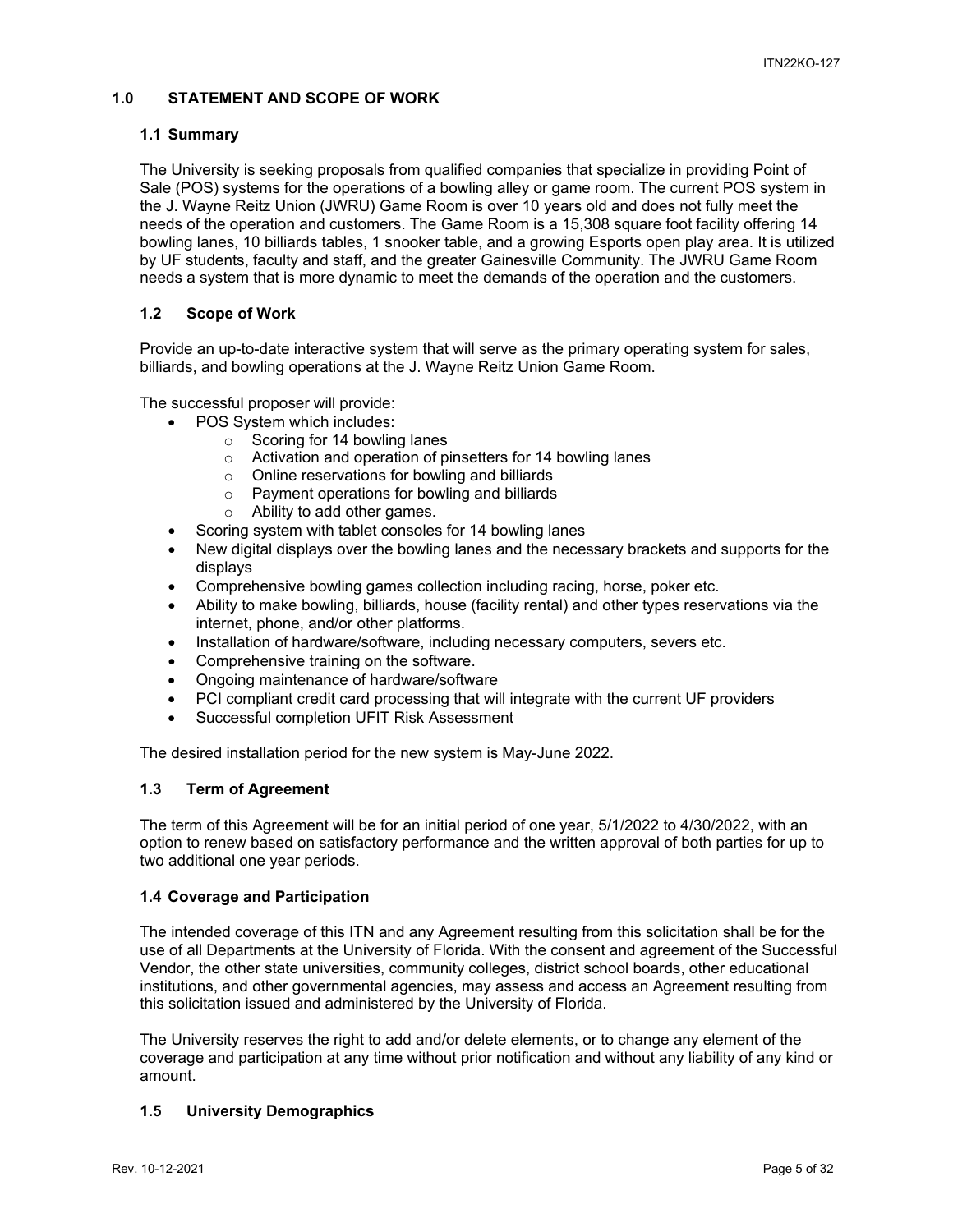The University of Florida is a major public land-grant research university. The state's oldest, largest, and most comprehensive university, the University of Florida is among the nation's most academically diverse public universities. The University has a long history of established programs in international education, research, and service. It is one of only 17 public land-grant universities nationwide and the only university in Florida belonging to the Association of American Universities. With more than 50,000 students, the University of Florida is now one of the five largest universities in the nation.

The University of Florida has a 2,000-acre campus and more than 900 buildings (including 170 with classrooms and laboratories). The northeast corner of campus is listed as a historic district on the National Register of Historic Places.

UF has a long history of established programs in international education, research and service. It is one of only 17 public, land-grant universities that belong to the Association of American Universities, the higher-education organization comprising the top 62 public and private institutions in North America. UF is consistently ranked among the nation's top universities: No. 5 in U.S. News & World Report's "Top Public Schools" (2020); No. 2 in Kiplinger's "Best Values in Public Colleges" (2017); and No. 3 on the Forbes list of best value public universities (2019). Additionally, UF ranked No. 6 in the New York Times list of universities that do the most to help low-income students (2015) and No. 3 in the Milken Institute's ranking of Best Universities for Technology Transfer.

As the state's oldest and most comprehensive university, tracing its beginnings to a small seminary in 1853, UF is now among the nation's most academically diverse public universities. with an enrollment of 54,000 students annually. UF is home to 16 colleges and more than 170 research centers and institutes and offers nearly 300 graduate degree programs. Only five other universities nationwide have as many programs of study on one campus as the University of Florida.

Several qualities distinguish UF among today's leading public research universities.

The first is its highly comprehensive breadth on a single campus, facilitating interdisciplinary collaboration among, for example, faculty within the adjacent colleges of journalism, engineering and medicine. The second is its unwavering support from the state of Florida, which has endorsed UF's drive to become one of the nation's very best public research universities – supporting those efforts since 2013 with hundreds of millions of dollars in additional funding to grow its faculty ranks. UF's third exceptional quality is its dynamism. Like the state of Florida, now the nation's third- largest and among its fastest-growing, UF is undergoing rapid transformation as it pursues its overarching aspiration "to be a premier university that the state, nation and world look to for leadership." For any additional information about the University of Florida, please visit the University's web page at: [www.ufl.edu.](http://www.ufl.edu/)

# <span id="page-5-0"></span>**2.0 EVALUATION PROCESS AND METHOD OF AWARD**

#### <span id="page-5-1"></span>**2.1 Method of Award**

The evaluation of each response to this ITN will be based on its overall competence, compliance, format, and organization. The Award shall be made to the responsive and responsible vendor whose proposal is determined to be the most advantageous to the University of Florida, taking into consideration the following evaluation criteria listed below. Pricing may be a criterion. However, the University is under no obligation whatsoever to select as most responsive the proposal that demonstrates the lowest pricing.

The contract will consist of the University's ITN, the proposal with any and all revisions, award letter, purchase order, and any signed agreement between the parties, as stated in that agreement.

Vendors whose proposals are not accepted will be notified after a final selection has been made by public posting of the selected proposer(s). This public posting functions as the rejection of all other proposals. This posting will be made to [https://procurement.ufl.edu/vendors/schedule-of-bids/.](https://procurement.ufl.edu/vendors/schedule-of-bids/)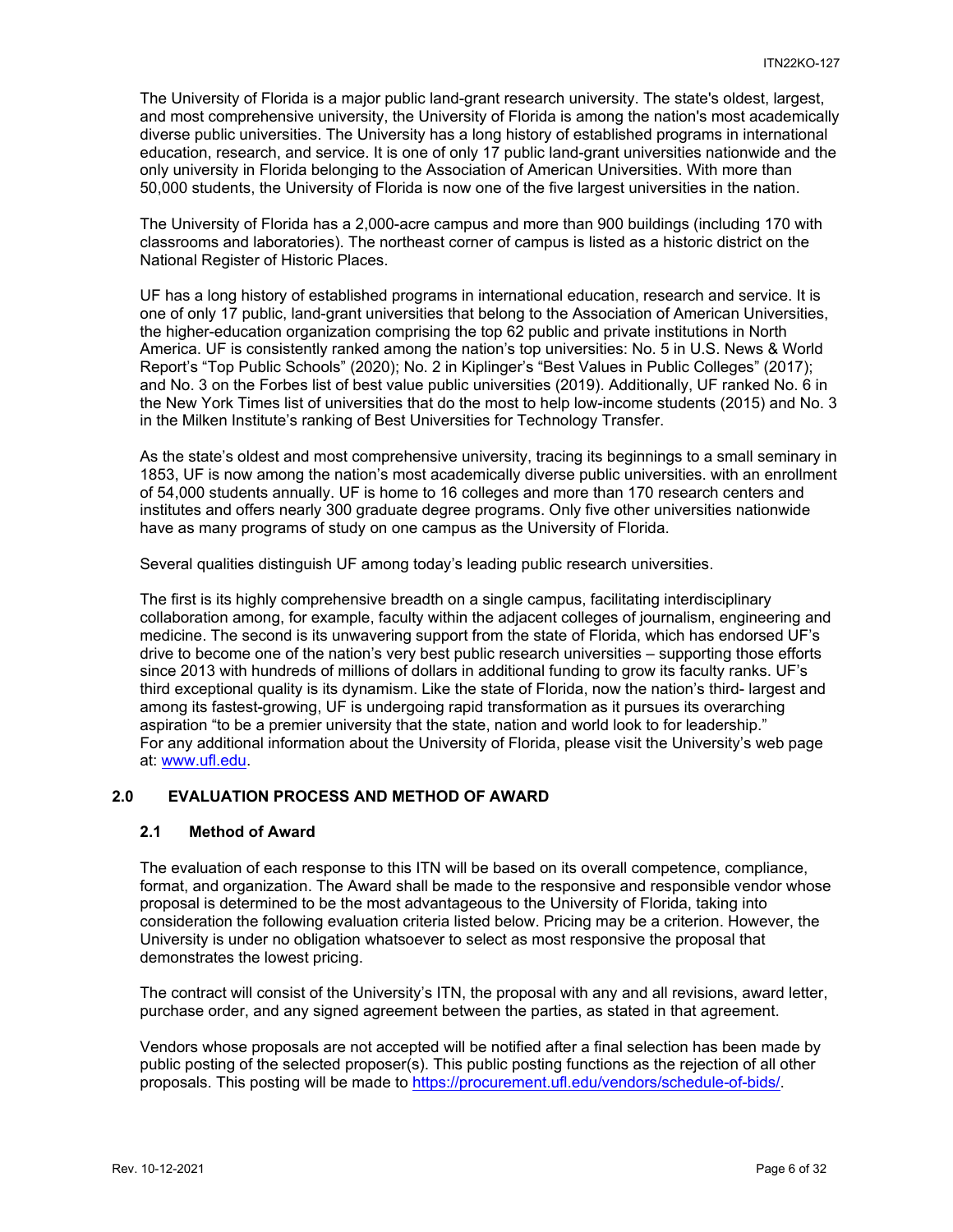#### **Evaluation Criteria**

Vendor proposals will be evaluated based upon how well each Vendor plans to meet the University's needs. Specific consideration will be given to the following criteria in no particular order or weighting:

- Integrated features (internet reservations and payment, number of games offered, lane controls, etc.)
- Ease of use
- Ability to meet the installation timeframe
- Standing within the bowling industry; customer references
- Customer Support and Training options
- Price
- **Warranty**
- Acceptance of University of Florida terms and conditions

Prior to Award, vendor's POS solution must pass UFIT's Risk Assessment.

#### <span id="page-6-0"></span>**2.2 Selection, Negotiation, Additional Information**

Although the University reserves the right to negotiate with any vendor or vendors to arrive at its final decision and/or to request additional information or clarification on any matter included in the proposal, it also reserves the right to select the most responsive vendor or vendors without further discussion, negotiation, or prior notice. The University may presume that *any proposal is a best-andfinal offer.*

The University also reserves the right to award to the next highest evaluated, responsive and responsible bidder for any and all groups, subgroups, or items in the event of vendor default, nonperformance, non-compliance or similar issues affecting the University's ability to obtain services at any time throughout the contract period.

#### <span id="page-6-1"></span>**2.3 Pre-Award Presentations**

The University reserves the right to require presentation from any and all vendors, in which they may be asked to provide, or they may provide information in addition to that provided in their proposals.

#### <span id="page-6-2"></span>**2.4 Pre-Award Negotiations**

The University reserves the right to negotiate prior to award with vendors for purpose of addressing the matters set forth in the following list, which may not be exhaustive.

- Resolving minor difference and typographical errors
- Terms and conditions
- Clarifying necessary details and responsibilities
- Emphasizing important issues and points
- Receiving assurances from vendors
- Obtaining the lowest and best pricing and/or revenue agreement

#### <span id="page-6-3"></span>**2.5 Vendor Protest Procedure; Notice of Proposal Protest Bonding Requirement**

Any vendor protest to a University decision or intended decision with regard to this ITN is subject to Florida Board of Governors' (BOG) Regulations 18.002 and 18.003. Any vendor who files an action protesting a decision or intended decision shall post at the time of the filing the formal written protest, a bond, payable to the University of Florida, in an amount equal to the lessor of 10% of the estimated value of the protestor's proposal or 10% of the University's estimated expenditure during the contract term:, or \$10,000. The bond shall be conditioned upon the payment of all costs which may be adjudged against the vendor. In lieu of a bond, the University will accept a cashier's check or money order in the amount of the bond.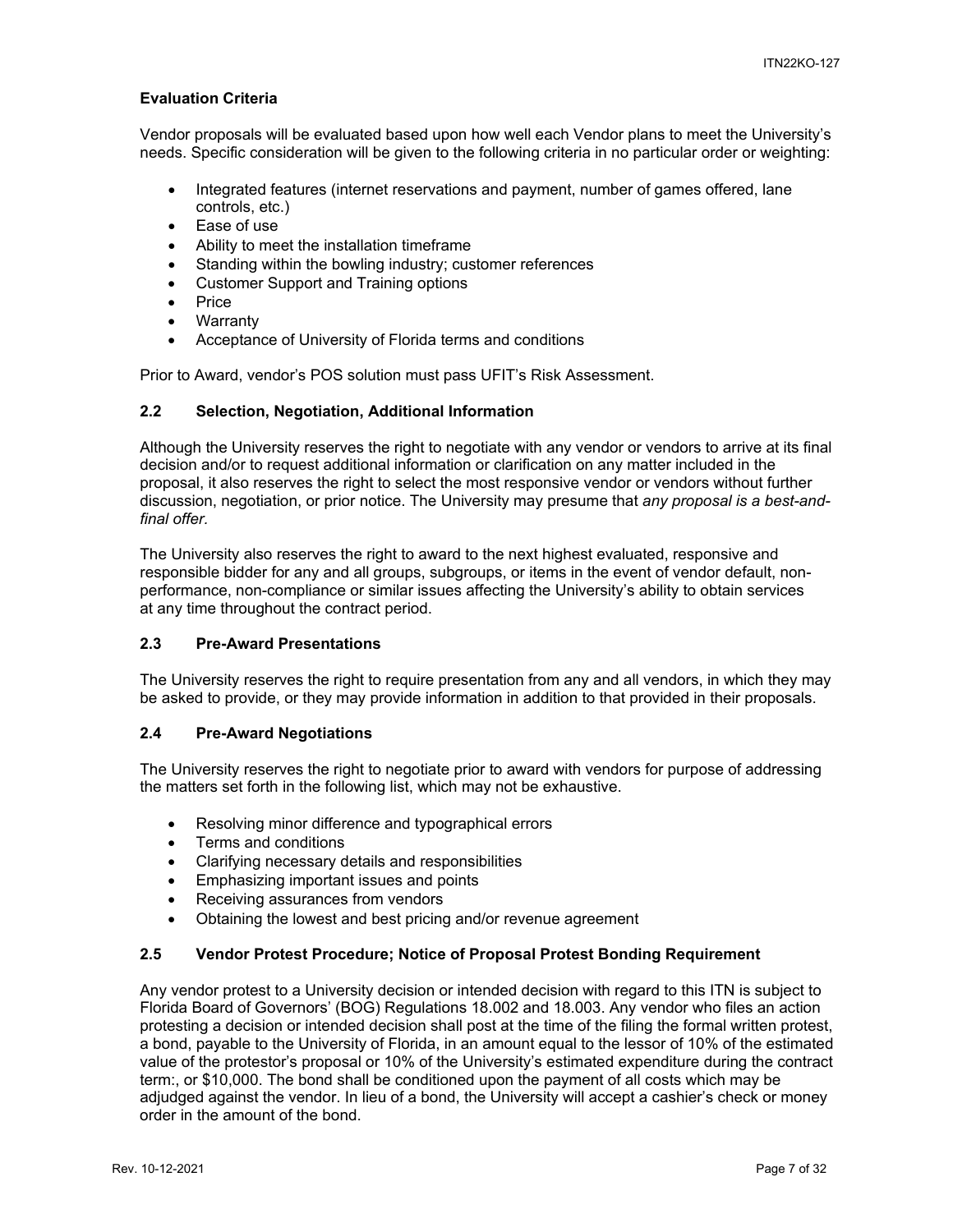# <span id="page-7-0"></span>**2.6 Contractual Intent/Right to Terminate and Recommence ITN Process**

The University intends to contract with one or more vendors whose proposal(s) are considered to be in the best interests of the University. However, the University may terminate this ITN process at any time up to notice of award, without prior notice, and without liability of any kind or amount. Further, the University reserves the right to commence one or more subsequent ITN processes seeking the same or similar products or services covered hereunder. In the event of cancellation or termination, the University reserves the right to award the contract to another Offeror, cancel in its entirety, or to request new proposals, whichever is in the best interest of University of Florida.

# <span id="page-7-1"></span>**2.7 Effective Period of Proposals**

Under this ITN, the University shall hold that vendors' responses to this ITN shall remain in effect for a period of ninety (90) days following the closing date, in order to allow time for evaluation, approval, and award of the contract. Any vendor who does not agree to this condition shall specifically communicate in its proposal such disagreement to the University, along with any proposed alternatives. This University may accept or reject such proposed alternatives without further notification or explanation.

# <span id="page-7-2"></span>**2.8 Proposal Acceptance/Rejection**

The University reserves the right to reject any or all proposals. Such rejection may be without prior notice and shall be without any liability of any kind or amount to the University. The University shall not accept any proposal that the University deems not to be in its best interests. The University shall reject proposals submitted after the closing date and time.

# <span id="page-7-3"></span>**2.9 Errors and Omissions in Vendors Proposals**

The University may accept or reject any vendor's proposal, in part or in its entirety, if such proposal contains errors, omissions, or other problematic information. The University may decide upon the materiality of such errors, omissions, or other problematic information.

# <span id="page-7-4"></span>**2.10 Determination of and Information Concerning Vendor's Qualifications**

The University reserves the right to determine whether a vendor has the ability, capacity, and resources necessary to perform in full any contract resulting from this ITN. The University may request from vendors information it deems necessary to evaluate such vendors' qualifications and capacities to deliver the products and/or services sought hereunder. The University may reject any vendor's proposal for which such information has been requested but which the vendor has not provided. Such information may include but is not limited to:

- Financial resources
- Personnel resources
- Physical resources
- Internal financial, operating, quality assurance, and other similar controls and policies
- Resumes of key executives, officers, and other personnel pertinent to the requirements of the ITN
- Customer references
- Disclosures of complaints or pending actions, legal or otherwise, against the vendor
- The University reserves the right to check references with current customers as provided by the vendor and with any customers the University identifies

# <span id="page-7-5"></span>**2.11 Apparently Conflicting Information Obtained by Vendor**

The University is under no obligation whatsoever to honor or observe any information that may apparently conflict with any provision herein, regardless of whether such information is obtained from any office, agent, or employee of the University. Such information shall not affect the vendor's risks or obligations under a contract resulting from this ITN.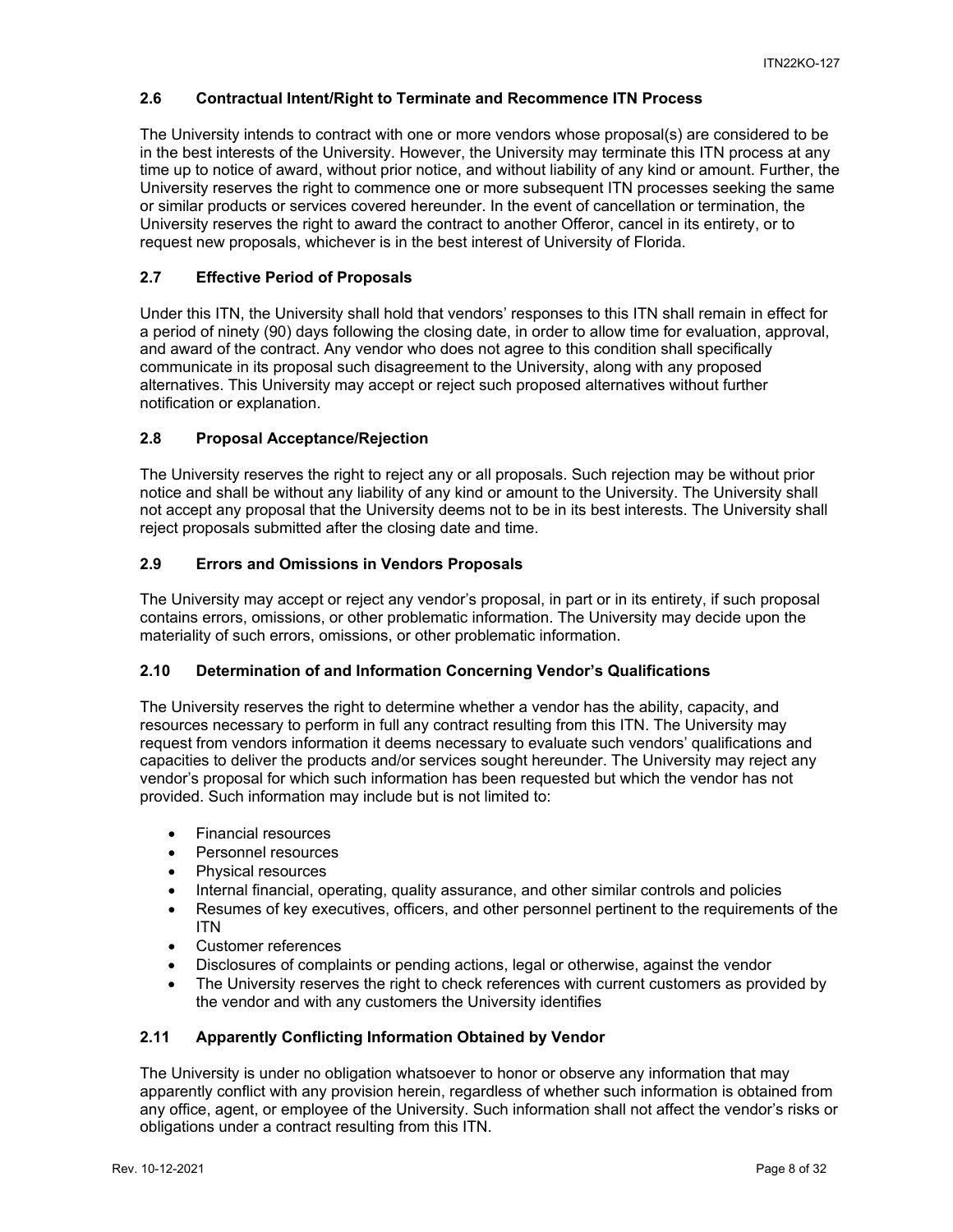# <span id="page-8-0"></span>**2.12 Rejection of Vendor Counteroffers, Stipulations and Other Exceptions**

Any vendor exception, stipulation, counteroffer, requirement, and/or other alternative term or condition shall be considered rejected unless specifically accepted in writing by the University and thereafter incorporated into any contract resulting from this ITN.

#### <span id="page-8-1"></span>**2.13 Vendor's Need to Use Proprietary Rights of the University**

All information proprietary to the University and disclosed by the University to any vendor shall be held in confidence by the vendor and shall be used only for purposes of the vendor's performance under any contract resulting from this ITN.

#### <span id="page-8-2"></span>**2.14 Public Record**

On the earlier of (i) the time the University provides notice of a decision or intended decision, or (ii) 30 days after the final competitive sealed proposals are all opened, whichever occurs earlier, vendor proposals may be disclosed as public record.

#### <span id="page-8-3"></span>**3.0 SCHEDULE OF EVENTS**

The following is the tentative schedule that will apply to this ITN but may change in accordance with the University's needs.

3/3/2022 Issuance of ITN 4/22/2022 Complete Evaluations 4/25/2022 Award Notification

3/15/2022 – 5:00 PM ET Technical Questions/Inquiries Due 3/22/2022 Reponses to Inquires sent out ITN Closes/Opening of Proposals

#### <span id="page-8-4"></span>**3.1 Intentionally Omitted**

#### <span id="page-8-5"></span>**3.2 Pre-Proposal Site Visit**

A pre-proposal site visit may be held for vendors who intend to respond to this ITN. The purpose of the site visit is to acquaint the vendors with the conditions under which the work must be performed. The University will not be responsible for additional compensation if the vendor does not acquaint themselves with all the available conditions and information nor shall it relieve the vendor from any responsibility for properly performing the work.

#### <span id="page-8-6"></span>**3.3 Special Accommodations**

If special accommodations are needed in order to attend a pre-proposal meeting or a proposal opening, contact Karen Olitsky at [kolitsk@ufl.edu](mailto:kolitsk@ufl.edu) three (3) business days prior to pre-proposal meeting or proposal opening.

#### <span id="page-8-7"></span>**4.0 PROPOSAL RESPONSE AND PREPARATION INSTRUCTIONS**

Proposals must be delivered sealed and addressed to: University of Florida Procurement Services 971 Elmore Drive Gainesville, FL 32611-5250 ITN22KO-127 Vendor Name

on or prior to **3/31/2022 3:00 PM ET**.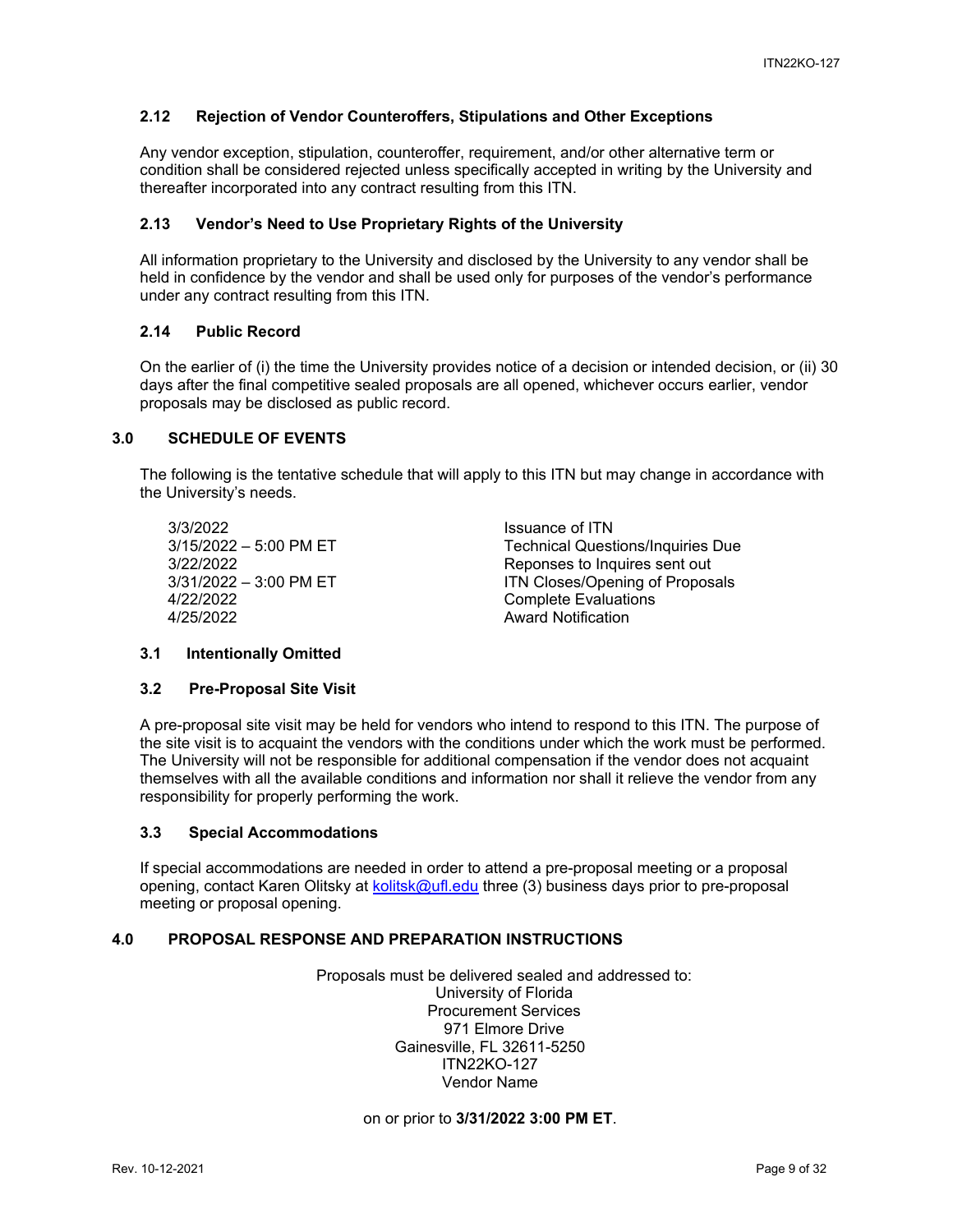#### **The above address is a valid campus address for any courier service.**

It is the vendor's responsibility to assure that the proposal is delivered at the proper time and place of the proposal opening. Proposals which for any reason are not so delivered will not be considered. The University shall not accept proposals received by facsimile or email. The University shall, at the specified closing date and time, open all proposals that are otherwise in order. The University will allow interested parties to attend such opening for purposes of identifying which vendors have responded. The University will make no immediate decision at such time, and there will be no disclosure of any information contained in any proposal until the earlier of (i) the time University provides notice of a decision or intended decision, or (ii) 30 days after the final competitive sealed proposals are all opened, whichever occurs earlier, at which time the vendor proposals become public record. When multiple solicitations have been scheduled to open at the same date and time, the University will open solicitations that have interested individuals present in sequential order by solicitation number. The University will hold unopened any proposals received after the closing date and time and will not consider such proposals. The University reserves the right to retain or dispose of such proposals at its discretion; however, the University may return such proposals to their related vendors, but only at such vendor's request and at no cost or expense whatsoever to the University.

If only one proposal is received, Procurement may delay the opening in order to determine why other vendors did not respond and to encourage other vendors to respond.

#### <span id="page-9-0"></span>**4.1 Proposal Format Organization**

Original proposal and all copies must be on  $8\frac{1}{2}$  x11 text weight paper, double-sided, using binding tabs that will facilitate the distribution and evaluation of the proposals. Proposals should be printed when possible on paper containing a high level of post-consumer recycle content. Proposals should conform to the tabbed format below as well as the requirements of sections 4.1.2, 4.1.3 and 4.1.4.

#### <span id="page-9-1"></span>**4.1.1 Response Format**

- Submit one (1) original copy and four (4) copies of the response in hard copy form. The original response must contain the original manual signature of the authorized person signing the proposal, and the electronic copy of the proposal.
- Submit one (1) copy of the initial response on PC compatible media (CD/DVD or USB flash drive), preferably in Word®.
- The outer carton of the response must display clearly and conspicuously the following identifying information, The ITN number, name, vendor name and due date and is sealed; submit one (1) original and four (4) copies of the vendor's proposal in hard copy form.
- The offer's response must include the information and required submittals described. tabbed and numbered as shown below, with all information appearing in the Tab in which it was requested.
- Questions and requests for information may not be rearranged, regrouped, or divided in any way.
- All information and required submittals requested MUST BE in both hardcopy and electronic and included in your written response.

#### *Failure to adhere to this condition may cause your response to be rejected without further evaluation.*

- Information submitted that is not requested by the University may be considered to be supplemental, not subject to evaluation by the committee members.
- If there is any information or required submittals which due to size or binding cannot be incorporated following the proper tab, the vendor must provide information following the numbered tab, telling the evaluator where the information can be found in the response.
- Tabular / Paginated Format: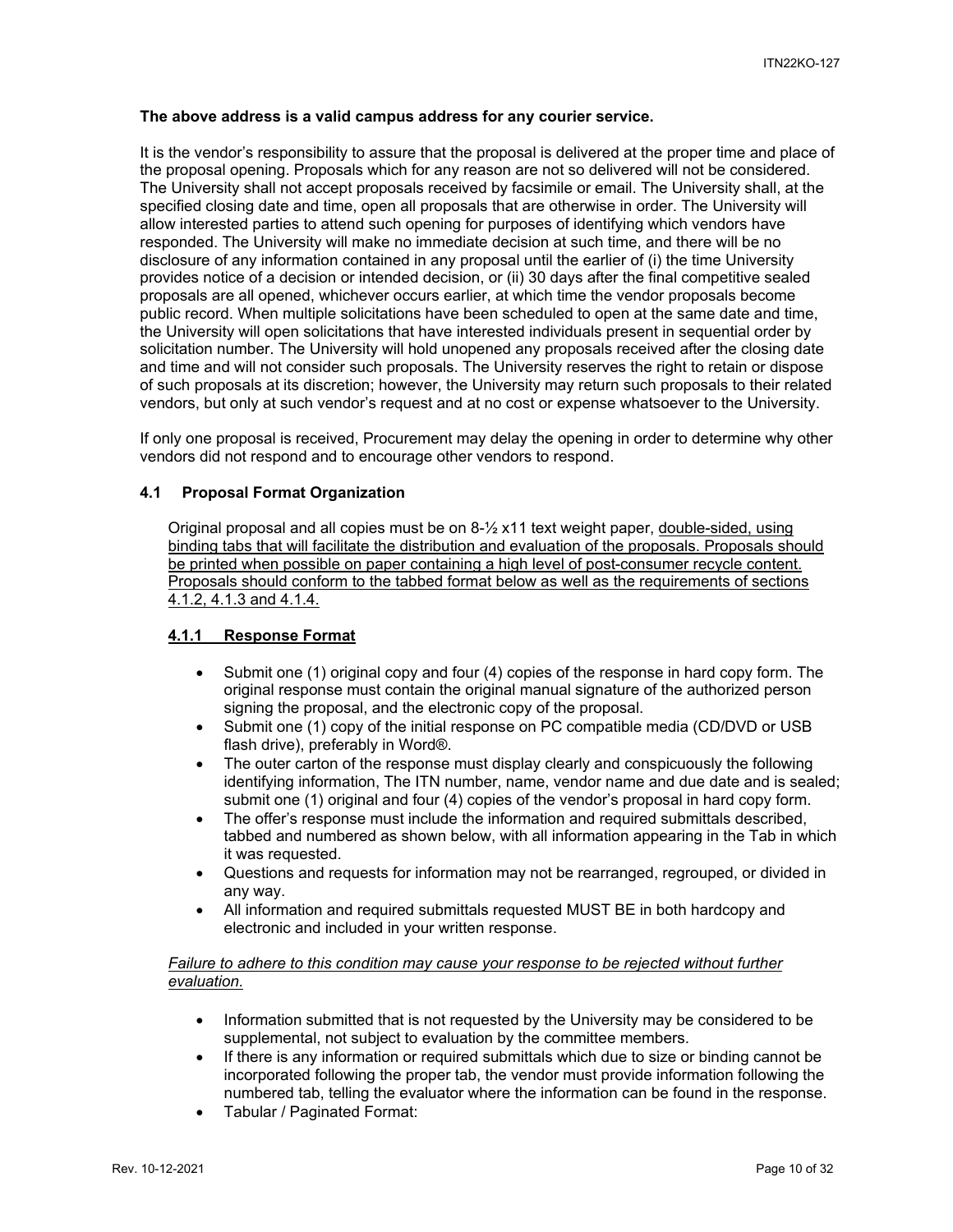- o **Tab 1**: Completed and signed Certification of Proposal form and completed/signed acknowledgement forms for any addenda issued. Contact name(s) and title(s) of the individual(s) responsible for the company's proposal and negotiation during this ITN process. Please include the Organizational chart beginning with your account management team through CEO of your company.
- o **Tab 2**: A one to two page executive summary of the vendor's proposal, including brief descriptions of the company's expertise procuring a contract the size and scope described in the ITN, and how the vendor plans to address the University's requirements.
- o **Tab 3**: Detailed description of proposed system. Include features, ease of use, customer experience, etc. Provide lead time for hardware, proposed installation schedule and training schedule.
- o **Tab 4**: A listing of the company projects/customers similar in size and scope to the services described in the ITN, both current and past customers. This list must include the name, address, telephone, and email address of the client contract administrator.
- o **Tab 5:** Pricing proposal.<br>○ **Tab 6**: Describe the proc
- Tab 6: Describe the process of producing "best value" for University and its users, through creative marketing, small business & diversity programs, "green" initiatives, and/or other programs.
- o **Tab 7:** Provide an itemized list of concerns with University terms and conditions and, where appropriate, suggest preferred alternate language. UF will not negotiate terms not identified at the time of submittal.

# <span id="page-10-0"></span>**4.1.2 Number of Proposal Copies to be Furnished**

Submit one (1) hardcopy original of the initial response and one copy on PC compatible media (CD/DVD or USB flash drive), preferably in Word® and/or Excel®, along with four (4) hardcopies each marked "Copy".

#### <span id="page-10-1"></span>**4.1.3 Bindings and Marking**

Vendors shall ensure that the original and each copy are individually bound. When submitting more than one (1) proposal, vendors shall ensure that units are clearly marked; for example, as "Original of Proposal One", "Copy One of Proposal One", "Original of Proposal Two", "Copy One of Proposal Two", and so on.

This Contract shall inure to the benefit of, and shall be binding upon, the parties hereto and their respective permitted successors and assigns.

#### <span id="page-10-2"></span>**4.1.4 Marking of Envelopes**

Vendors shall ensure that the outer carton of the response must display clearly and conspicuously the following identifying information: ITN #: ITN22KO-127 Opening date and time: 3/31/2022 at 3:00 PM ET

#### <span id="page-10-3"></span>**4.1.5 Proposal Costs**

The University is not liable in any manner or to any extent for any cost or expense incurred by any vendor in the preparation, submission, presentation, or any other action connected with proposing or otherwise responding to this ITN. Such exemption from liability applies whether such costs are incurred directly by the vendor or indirectly through the vendor's agents, employees, assigns or others, whether related or not to the vendor.

#### <span id="page-10-4"></span>**4.1.6 Faxes or Emails Not Accepted**

The University shall not accept proposals received by fax or email.

#### <span id="page-10-5"></span>**4.2 Requirements of Proposer for Response**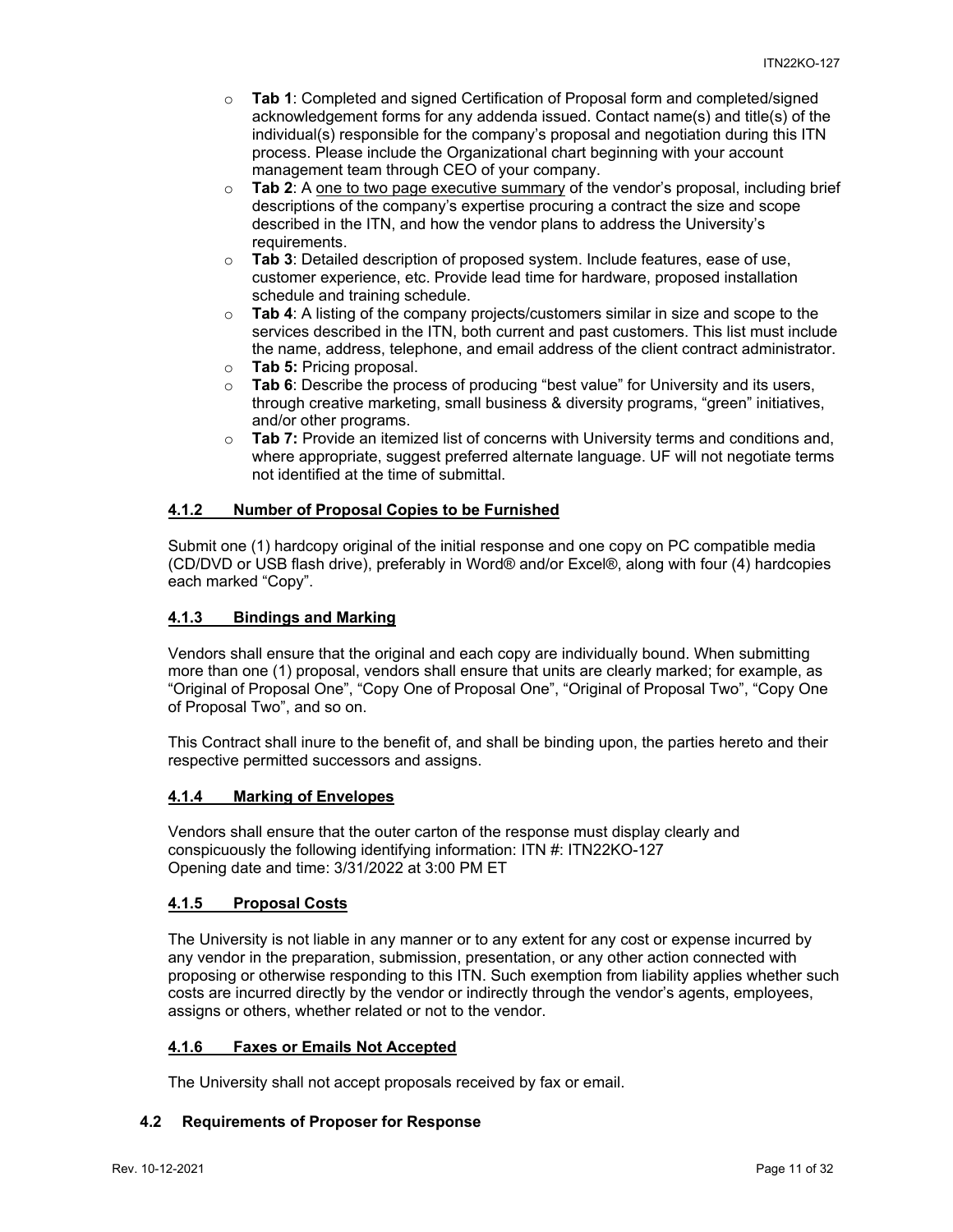### <span id="page-11-0"></span>**4.2.1 Original ITN Document**

Procurement Services shall retain the ITN, and all related terms and conditions, exhibits and other attachments, in original form in an archival copy. Any modification of these, in the vendor's submission, is grounds for immediate disqualification.

#### <span id="page-11-1"></span>**4.2.2 Vendor's Understanding of the ITN**

In responding to this ITN, the vendor accepts the responsibility fully to understand the ITN in its entirety, and in detail, including making any inquiries to the University as necessary to gain such understanding. The University reserves the right to disqualify any vendor who demonstrates less than such understanding. Further, the University reserves the right to determine, at its sole discretion, whether the vendor has demonstrated such understanding. Related to this, the University's right extends to cancellation of award if award has been made. Such disqualification and/or cancellation shall be at no fault, cost or liability whatsoever to the University.

#### <span id="page-11-2"></span>**4.2.3 University Provides Information in Good Faith without Liability**

All information provided by the University in this ITN is offered in good faith. Individual items are subject to change at any time. The University makes no certification that any item is without error. The University is not responsible or liable for any use of the information, or for any claims attempted to be asserted there from.

#### <span id="page-11-3"></span>**4.2.4 Verbal versus Written Communication**

Verbal communication shall not be effective unless formally confirmed in writing by the specified University Procurement staff in charge of managing this ITN's process. In no case shall verbal communication override written communication.

### <span id="page-11-4"></span>**4.2.5 Questions, Communications and Inquires between the University and Vendors**

Vendor inquiries, questions and requests for clarification related to this ITN are to be directed, in writing, to:

> University of Florida Procurement Services 971 Elmore Drive Gainesville, FL 32611-5250

Attn: Karen Olitsky Telephone No: 352/294-1163 Facsimile No: 352/392-8837 E-mail Address: [kolitsk@ufl.edu](mailto:kolitsk@ufl.edu)

Applicable terms and conditions herein shall govern communications and inquiries between the University and vendors, as they relate to this ITN.

**Informal communications** shall include, but are not limited to, requests from/to vendors or vendors' representatives of any kind or capacity, to/from any University employee or representative of any kind or capacity, with the exception of Procurement Services, for information, comments, speculation, etc. Inquiries for clarifications and information that will not require addenda may be submitted verbally to the Procurement Staff named, above, at any time.

**Formal communications** shall include but are not limited to the following.

• Questions concerning this ITN must be submitted in writing and be received prior to 3/15/2022 at 5:00 PM/ET.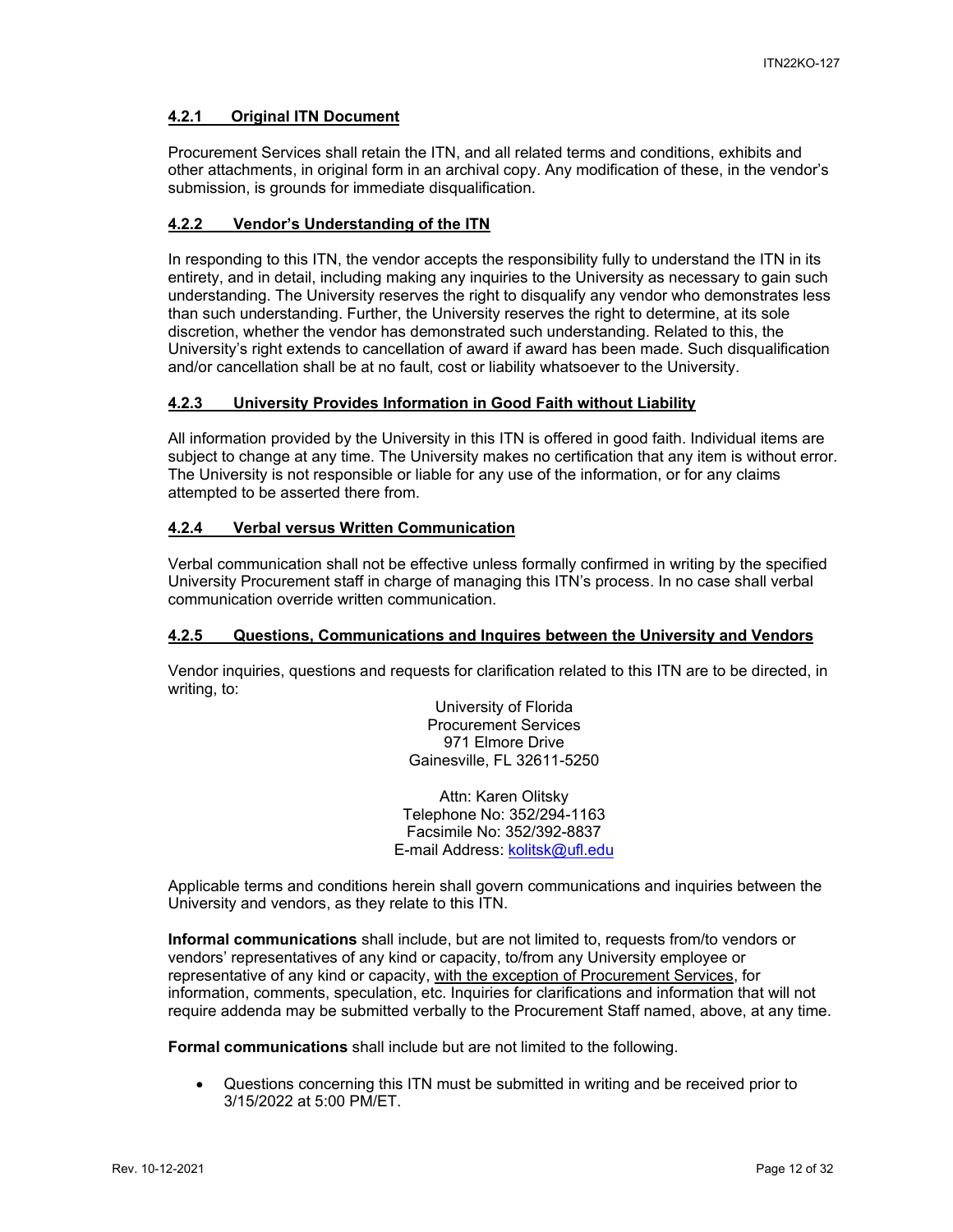- Errors and omissions in this ITN and enhancements. Vendors shall bring to the University's attention any discrepancies, errors, or omissions that may exist within this ITN. Vendors shall recommend to the University any enhancements in respect to this ITN, which might be in the University's best interests. These must be submitted in writing and be received prior to 3/15/2022 at 5:00 PM/ET.
- Inquiries about technical interpretations must be submitted in writing, and be received prior to 3/15/2022 at 5:00 PM ET.
- Inquiries for clarifications/information that will not require addenda may be submitted verbally to the Procurement Staff named above at any time during this process.
- Verbal and/or written presentations and pre-award proposals under this ITN.
- Addenda to this ITN.

Informal communications shall cease on the date of distribution of this ITN and formal communications shall commence. On the date that the University completes the award process for this ITN and executes the resulting contract with the successful Vendor, informal communications may resume, and formal communications must cease.

# <span id="page-12-0"></span>**4.2.6 Addenda and the University's Response to Communications from Vendor**

The University will make a good-faith effort to provide a written response to each question or request for clarification that requires addenda within five (5) University business days.

#### *All addenda will be posted to our web site only:*

<https://procurement.ufl.edu/vendors/schedule-of-bids/>

#### *Vendors who want the addenda supplied to them in another form must notify the Procurement Staff listed in Section 4.2.5 above of that request. Otherwise, it will be the vendor's responsibility to check the web site for any additional information and addenda concerning this ITN.*

The University may not respond to any questions/requests for clarification that require addenda, if received by the University after **3/31/2022**.

#### <span id="page-12-1"></span>**4.2.7 Pricing**

Vendors shall indicate pricing in the appropriate spaces and/or areas provided in this ITN. Vendors shall ensure that any departure from this condition results in an offer that is clearly cross-referenced to the applicable sections within this ITN. For any material departure from this condition, vendors shall provide clear and unambiguous explanations how the departure relates in detail to the applicable sections within this ITN. If the vendor responds with an "All or None" proposal, it shall be clearly and unambiguously marked as such.

The University may presume and hold as the vendor's final offer all pricing and/or revenue offerings, whether stated as amounts or percentages, and/or whether or not offered on an all-ornone basis, if not specified by the vendor. The University may accept or reject in part or entirely the vendor's pricing when such offerings are not on an all-or-none basis. The University prohibits the changing of pricing after the ITN closing date and time. Unless otherwise specifically proposed by the vendor, the University reserves the right to hold such pricing and/or revenue proposal as effective for the entire intended contract term. The University may prescribe the manner and method by which pricing shall be communicated in the vendor's proposal. The University may reject any proposal in which the pricing does not conform to such prescribed manner and method.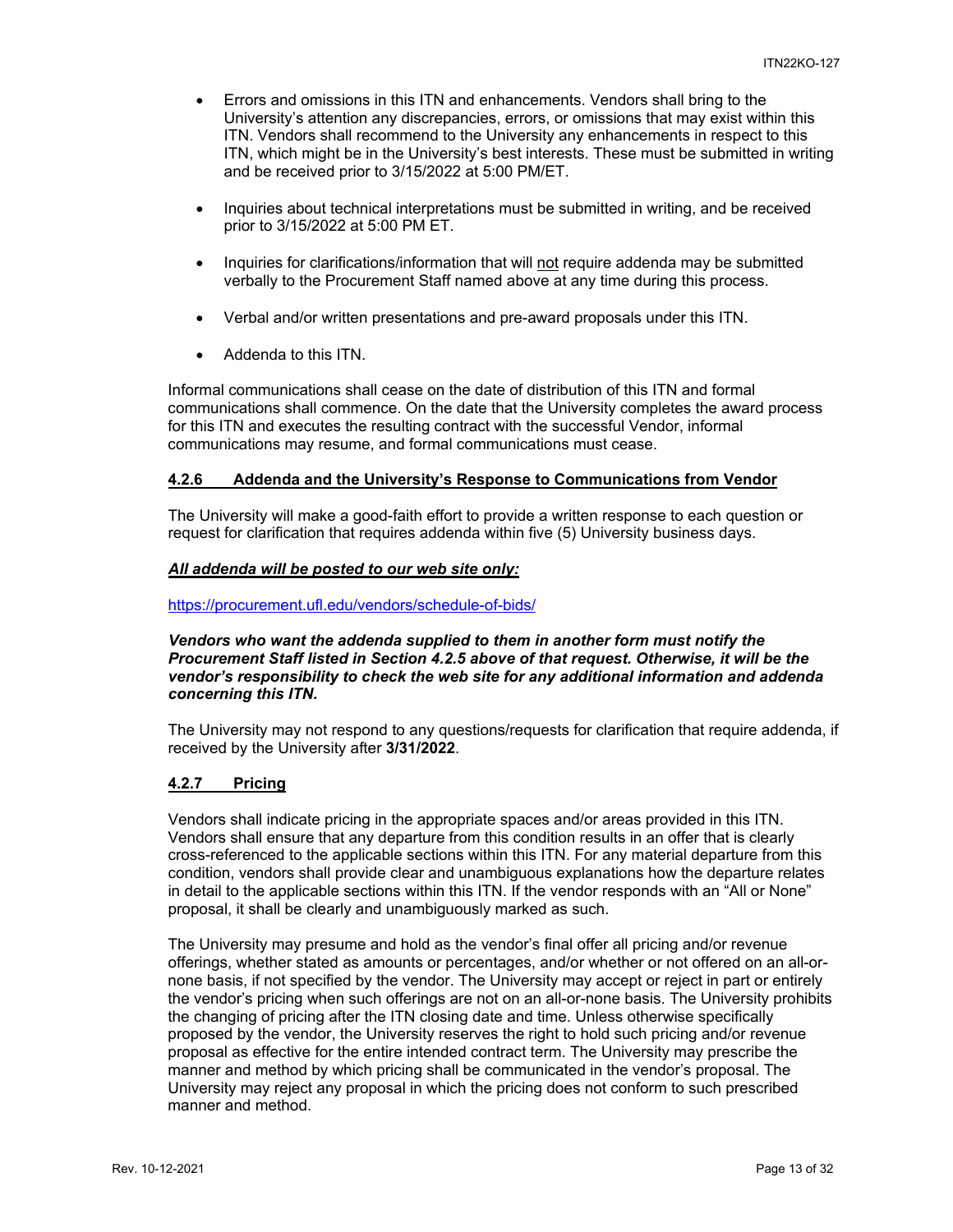#### <span id="page-13-0"></span>**4.2.8 Revisions to the ITN**

The University may revise any part of this ITN for any reason by issuing addenda. The University will communicate additional information and addenda to this ITN by posting them on our web site.

<https://procurement.ufl.edu/vendors/schedule-of-bids/>

#### **Vendors that want the revisions supplied to them in another way must notify the Procurement Staff listed in this document of that request. Otherwise, it will be the vendor's responsibility to check the web site for any additional information and addenda concerning this ITN.**

Vendors are responsible for the information contained in such addenda, whether or not they acknowledge receipt. The University is under no obligation to communicate such addenda to vendors who notify the University that they will not be responding this ITN. The University may determine whether an addendum will be considered as part of this ITN and/or as part of any contract resulting there from. The University shall reject vendors' responses to addenda if such responses are received after the ITN closing date and time.

#### <span id="page-13-1"></span>**4.2.9 Attention to Terms and Conditions**

Vendors are cautioned to thoroughly understand and comply with all matters covered under the Terms and Conditions section of this ITN. The successful Vendor is expected to enter into a form of agreement. The University agreement terms and conditions included in this ITN are intended to be incorporated into this agreement. PROPOSALS THAT ARE CONTINGENT UPON ANY CHANGES TO THESE TERMS AND CONDITIONS MAY BE DEEMED TO BE NON-RESPONSIVE AND MAY BE REJECTED (within the University's sole discretion).

#### <span id="page-13-2"></span>**4.2.10 Required Signature**

The University may reject any vendors' response if it is not signed as indicated and/or required by the areas, spaces, or forms provided within this ITN.

#### <span id="page-13-3"></span>**4.2.11 Authority to Negotiate**

Representatives of the vendor(s) selected to participate in oral negotiation(s) shall be first required to submit written authorization from the company CEO or CFO attesting to the fact that the company's lead negotiator is authorized to bind the company to the terms and conditions agreed to during negotiations and as contained in the vendor's best and final offer. The provision of such authorization shall be a prerequisite to continuation in the ITN process. The University shall not enter into extensive contract negotiations with the selected vendor(s) after the negotiation process has been completed. If the University determines that a company awarded a contract based on this ITN does not honor all aspects of the agreement reached during the negotiations in the best and final offer, the University reserves the right to immediately cancel the award, and to place the company on the University's suspended vendor list.

Company negotiators must enter the negotiations prepared to speak on behalf of the vendor's company. The University reserves the right to immediately terminate negotiations with any company whose representatives are not empowered to, or who will not, make decisions during the negotiation session. Vendors are reminded that the University may elect not to solicit a best and final offer from any company whose representative(s) have been unable or unwilling to commit to decisions reached during the verbal negotiation process.

#### <span id="page-13-4"></span>**4.2.12 Collusion Prohibited**

In connection with this ITN, vendor collusion with other vendors or employees thereof, or with any employee of the University, is prohibited and may result in vendor disqualification and/or cancellation of award. Any attempt by the vendor, whether successful or not, to subvert or skirt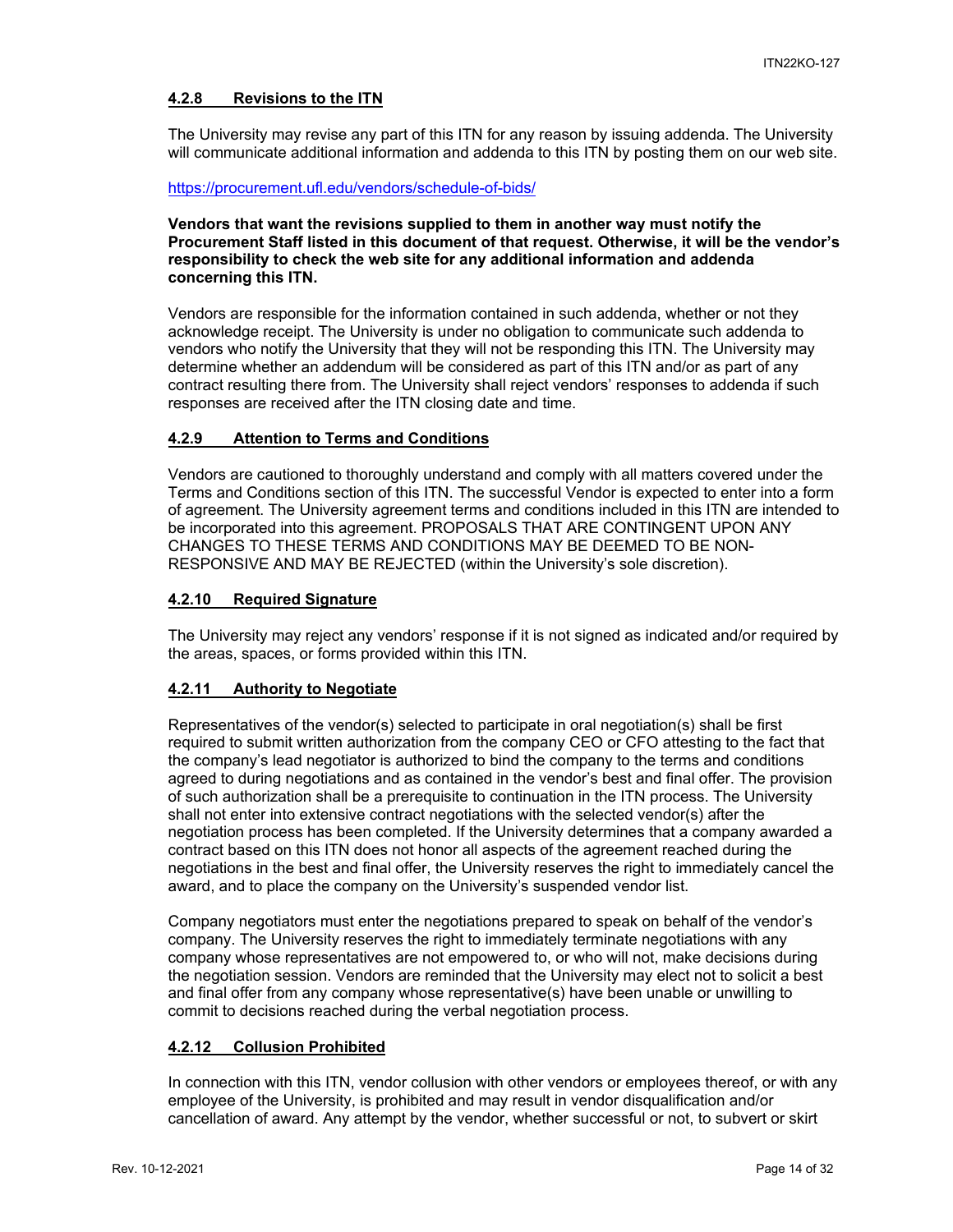the principles of open and fair competition may result in vendor disqualification and/or cancellation of award. Such disqualification and/or cancellation shall be at no fault or liability whatsoever to the University.

## <span id="page-14-0"></span>**4.2.13 Improper Business Relationships/Conflict of Interest Prohibited**

In connection with this ITN, each vendor shall ensure that no improper, unethical, or illegal relationships or conflict of interest exists between or among the vendor, the University, and any other party to this ITN. The University reserves the right to determine the materiality of such relationships, when discovered or disclosed, whether intended or not; and to decide whether or not vendor disqualification and/or cancellation of award shall result. Such disqualification and/or cancellation shall be at no fault or liability whatsoever to the University.

Contractor represents that no University employee who has, or whose relative has, a relationship with Contractor, will violate the Code of Ethics for Public Officers and Employees, including, but not limited to F.S. Section 112.313(3) and (7) and F.S. 112.3185(6) thereof, by reason of Contractor entering into this Contract.

#### <span id="page-14-1"></span>**4.2.14 Corrections, Changes, and Providing Information on Forms within the ITN**

Vendors shall ensure that an authorized individual initials each correction using pen and ink. Vendors shall use pen and ink or typewriter in providing information directly on pages, or copies thereof, contained within this ITN.

#### <span id="page-14-2"></span>**4.2.15 Anti-Kickback**

In compliance with FAR 52.203-7, the University has in place and follows procedures designed to prevent and detect violations of the Anti-Kickback Act of 1986 in its operations and direct business relationships.

#### <span id="page-14-3"></span>**4.2.16 Withdrawal of ITN**

Vendors may withdraw their proposals any time prior to the ITN closing date. Vendors may request to withdraw their proposals after the ITN closing date and time prior to selection and notice of award. The University shall have sole authority to grant or deny such a request. In the event the University grants such a request, it may withhold issuing future ITN's to such vendors.

# <span id="page-14-4"></span>**4.2.17 University's Right to Use Vendor's Ideas/Proprietary Information**

**If the vendor needs to submit proprietary/trade secret information with the proposal, the vendor shall ensure that it is enclosed in a separate envelope from the proposal and that it is clearly designated and conspicuously labeled as such.** Vendors who submit responses with information noted as proprietary may be asked to substantiate why the information is proprietary or is otherwise exempt from a public records request under Florida Law.

Selection or rejection of the proposal shall not affect the University's right of use. Provided, however, that the University will, in good faith, honor any vendor information that is clearly designated and conspicuously labeled as proprietary when the University concurs that the information is proprietary, and that trade secrets or other proprietary data contained in the proposal documents shall be maintained as confidential in accordance with procedures promulgated by the Procurement Staff and subject to limitations in Florida or Federal law. Pricing information cannot be considered proprietary. The University shall not be liable in any manner or in any amount for disclosing proprietary information if such information is not clearly so designated and conspicuously so labeled. The University shall likewise not be liable if it did not know or could not have reasonably known that such information was proprietary.

Should a request be made of the University for access to the information designated confidential or trade secret by the bidder and, on the basis of that designation, the University denies the request,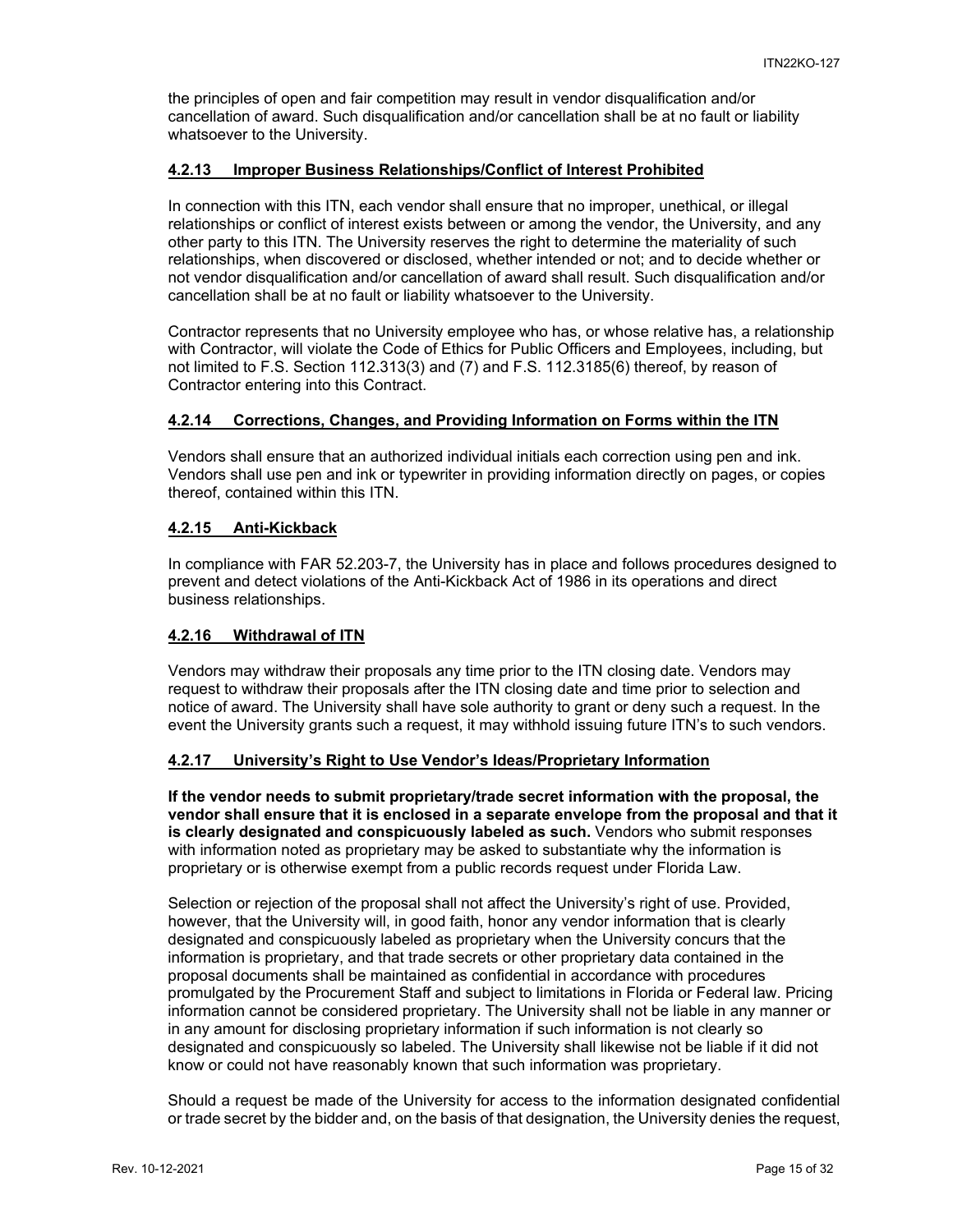the bidder may be responsible for all legal costs necessary to defend such action if the denial is challenged in a court of law.

Contractor acknowledges and agrees that (a) all documents, studies, materials and information furnished to Contractor by University or University's affiliates in connection with the Services and (b) all reports, studies, plans, deliverables, strategies, materials and other documents and information developed or prepared for University in connection with the Services or which reflect any of the documents, studies, materials or information furnished to Contractor by University (the materials described in (a) and (b) are collectively referred to as the "Information") are and shall remain at all times confidential, proprietary, and the sole property of University. Contractor agrees that it shall not use the Information and will not share the Information with its employees, except as necessary to perform the Services. Contractor may not disclose Information to third parties unless it obtains University's written consent to such disclosure. In the event Contractor is required by subpoena or other judicial or administrative process or by law to disclose such records, Contractor shall (i) provide University with prompt notice thereof, (ii) consult with University on the advisability of taking steps to resist or narrow such disclosure, (iii) furnish only that portion of the information that is responsive to the request, (iv) comply with the requirements of all privacy laws applicable to the Information, which may include, but not be limited, to FERPA, and (v) reasonably cooperate with University in any attempt that University may make to obtain an order or other reliable assurance that confidential treatment will be accorded the records. Upon termination of this Contract or upon request by University, Contractor shall promptly return the Information to University. Notwithstanding the foregoing, if University will share or provide access to protected health information or "PHI" to Contractor for Contractor to perform the Services, University and Contractor will enter into a separate business associate agreement which will govern the confidentiality and non-use obligations of the Contractor regarding the PHI (in lieu of this provision). This provision shall survive the termination of this Contract.

#### <span id="page-15-0"></span>**5.0 DEFINITIONS**

#### <span id="page-15-1"></span>**5.1 Agreement/Contract**

All types of agreements entered into by the University of Florida, regardless of what they may be called, for the procurement of materials, services or construction, or the disposal of materials. Meaning is interchangeable.

#### <span id="page-15-2"></span>**5.2 Customer**

Unless otherwise implied by the context of the specific provision within this ITN, "Customer" means a customer of the vendor, other than the University.

#### <span id="page-15-3"></span>**5.3 May, Should**

Indicates something that is not mandatory, but permissible, recommended, or desirable.

#### <span id="page-15-4"></span>**5.4 Must, Shall, Will**

Indicates a mandatory requirement. Failure to meet these mandatory requirements may result in rejection of your proposal as non-responsive.

# <span id="page-15-5"></span>**5.5 Proposal**

The entirety of the vendor's responses to each point of this ITN, including any and all supplemental offers or information not explicitly requested within this ITN.

#### <span id="page-15-6"></span>**5.6 Proprietary Information**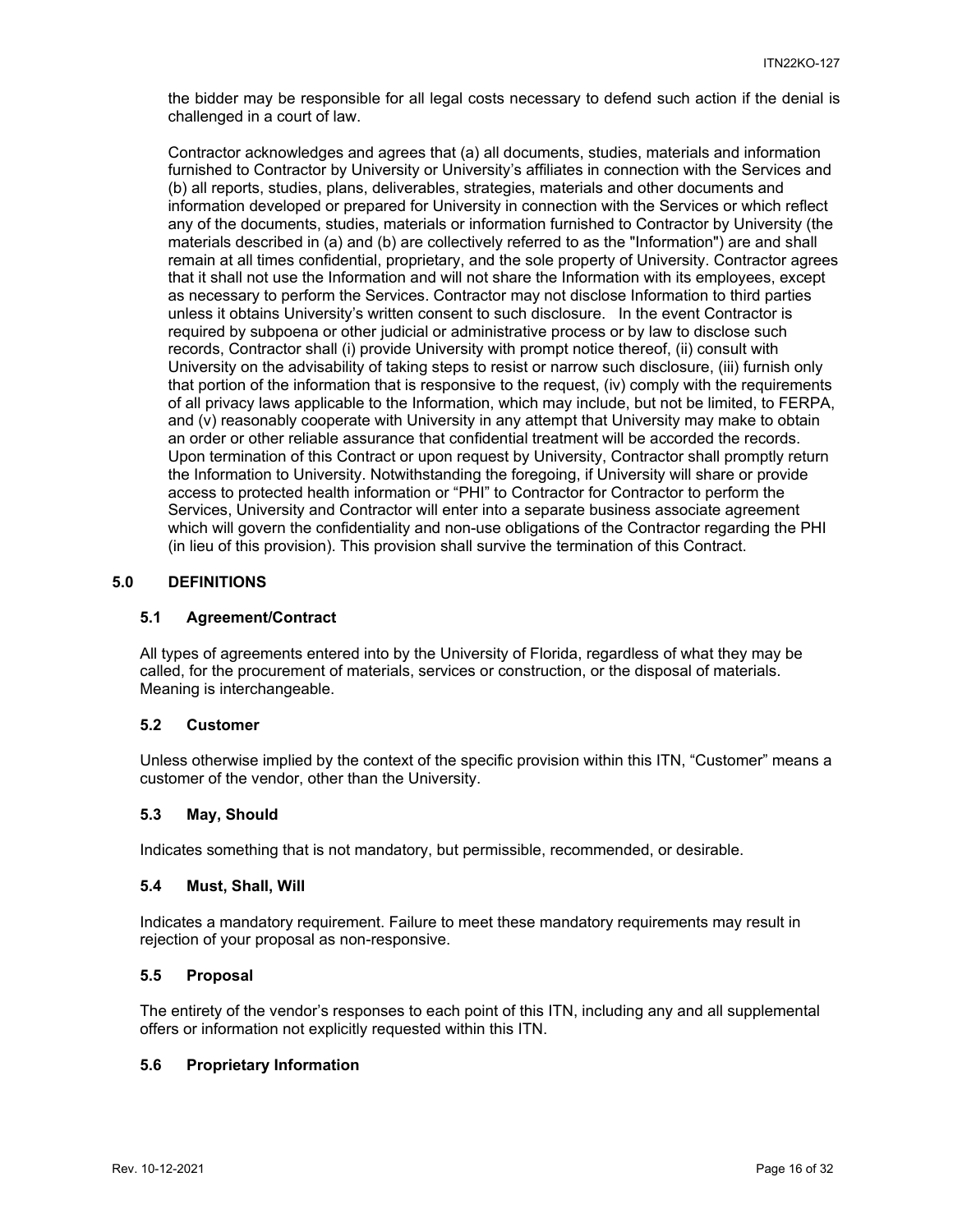Information held by the owner that if released to the public or anyone outside the owner's organization, would be detrimental to its interests. It is an issue of fact rather than opinion. Pricing and/or revenues cannot be considered proprietary.

#### <span id="page-16-0"></span>**5.7 Provider**

Any entity responding to this ITN, or, if selected, the vendor entering into a contract with University.

#### <span id="page-16-1"></span>**5.8 Invitation to Negotiate (ITN)**

A competitive negotiation process. It is not to be confused with an Invitation to Bid (ITB), in which goods or services are precisely specified and price is substantially the only competitive factor. This ITN provides the University the flexibility to negotiate to arrive at a mutually agreeable relationship. Price will be considered but will not be the only factor of evaluation.

#### <span id="page-16-2"></span>**5.9 Respondent**

Any entity responding to this ITN, or, if selected, the vendor entering into a contract with University.

#### <span id="page-16-3"></span>**5.10 Response**

Same as Proposal

#### <span id="page-16-4"></span>**5.11 Successful Vendor**

Any entity responding to this ITN, or, if selected, the vendor entering into a contract with University.

#### <span id="page-16-5"></span>**5.12 Supplement Agreement**

Any supplement terms and conditions agreed to by the parties in writing taking precedence over all other documents governing the transaction.

#### <span id="page-16-6"></span>**5.13 Supplier**

Any entity responding to this ITN, or, if selected, the vendor entering into a contract with University.

#### <span id="page-16-7"></span>**5.14 University of Florida, UF or University**

Same as The University of Florida Board of Trustees, a public body corporate of the State of Florida; throughout the document the term UF, University and University of Florida is used interchangeably.

#### <span id="page-16-8"></span>**5.15 Vendor**

Any entity responding to this ITN, or, if selected, the vendor entering into a contract with University.

#### <span id="page-16-9"></span>**5.16 Vendor's Proposal**

Same as Proposal

#### <span id="page-16-10"></span>**5.17 Vendor's Response**

Same as Proposal

#### <span id="page-16-11"></span>**6.0 AGREEMENT TERMS AND CONDITIONS**

The following are the Terms and Conditions that will become part of any Agreement consummated between the University and the Successful Vendor. The Successful Vendor will be expected to execute an Agreement containing the provisions set forth in this section, or substantially similar provisions as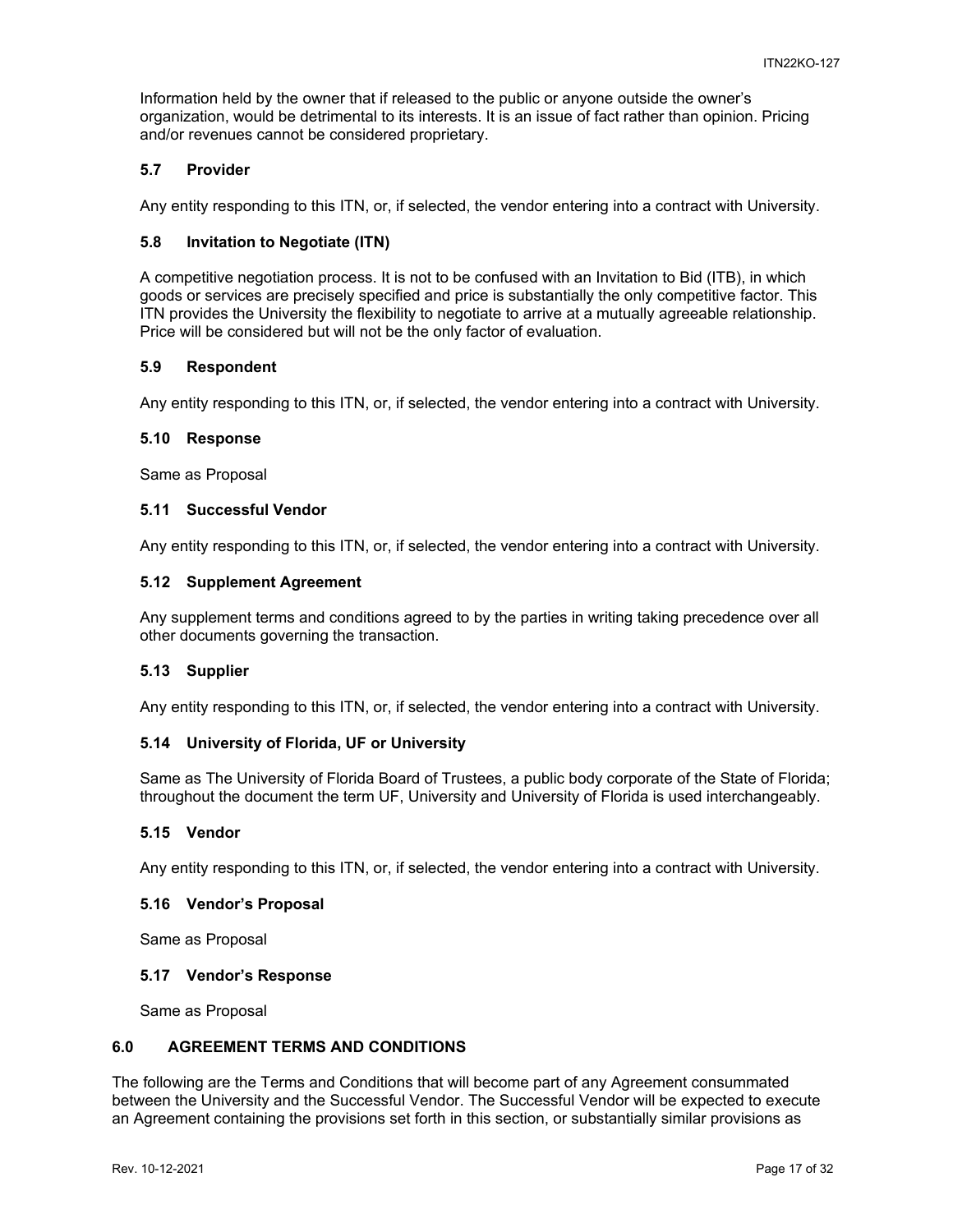University deems prudent or necessary. This list of provisions is not exhaustive or indicative of every provision that will be contained in the Agreement, but rather identifies particular terms and conditions of which the vendor should be aware. In the event of a conflict between any provisions contained in any of the documents governing this transaction, the following shall be the order of precedence: Agreement; Invitation to Negotiate; Proposal.

### <span id="page-17-0"></span>**6.1 Actions of Successful Vendor**

The University is under no obligation whatsoever to be bound by the actions of any Successful Vendor with respect to third parties. The Successful Vendor is not a division or agent of the University.

# <span id="page-17-1"></span>**6.2 Advertising**

The Successful Vendor shall not advertise or publish information concerning the Agreement without prior written consent of the University. The University shall not unreasonably withhold permission.

# <span id="page-17-2"></span>**6.3 Americans with Disabilities Act**

The Successful Vendor shall comply with all applicable provisions of the Americans with Disabilities Act and applicable federal regulations under the act.

# <span id="page-17-3"></span>**6.4 Certification**

By signature on the "Proposal Certification" form included under Section 7.0, the Vendor certifies that the submission on the proposal did not involve collusion or other anti-competitive practices. The Vendor has not given, offered to give, nor intends to give at any time hereafter any economic opportunity, future employment, gift, loan, gratuity, special discount, trip, favor, or service to a public servant in connection with the submitted proposal. In addition, Vendor certifies whether or not an employee of the University has, or whose relative has, a substantial interest in any Agreement subsequent to this ITN. Vendor also certifies their status with regard to debarment, or suspension by any federal entity.

Failure to provide a valid signature affirming the stipulations required by this clause shall result in the rejection of the submitted proposal and, if applicable, any resulting Agreement. Signing the certification with a false statement shall void the proposal and, if applicable, any resulting Agreement. Any resulting Agreement may be subject to legal remedies provided by law. Vendor agrees to promote and offer to the University only those services and/or materials as stated in and allowed for under resulting Agreement(s).

#### <span id="page-17-4"></span>**6.5 Conflict of Interest**

The award hereunder is subject to the provisions of Chapter 112, F.S. Vendors must disclose with the proposal the name of any officer, director, or agent who is also an employee of the University of Florida. Further, all Vendors must disclose the name of any University employee who owns, directly or indirectly, an interest of five percent (5%) or more in the Vendor's firm or any of its branches.

#### <span id="page-17-5"></span>**6.6 Discrimination**

An entity or affiliate who has been placed on the discriminatory list may not submit a bid on a contract to provide goods or services to a public entity, may not submit a bid on a contract with a public entity for the construction or repair of a public building or public work, may not submit proposals on leases of real property to a public entity, may not award or perform work as a Vendor, supplier, subcontractor or consultant under contract with any public entity, and may not transact business with any public entity.

# <span id="page-17-6"></span>**6.7 Drug Free Workplace**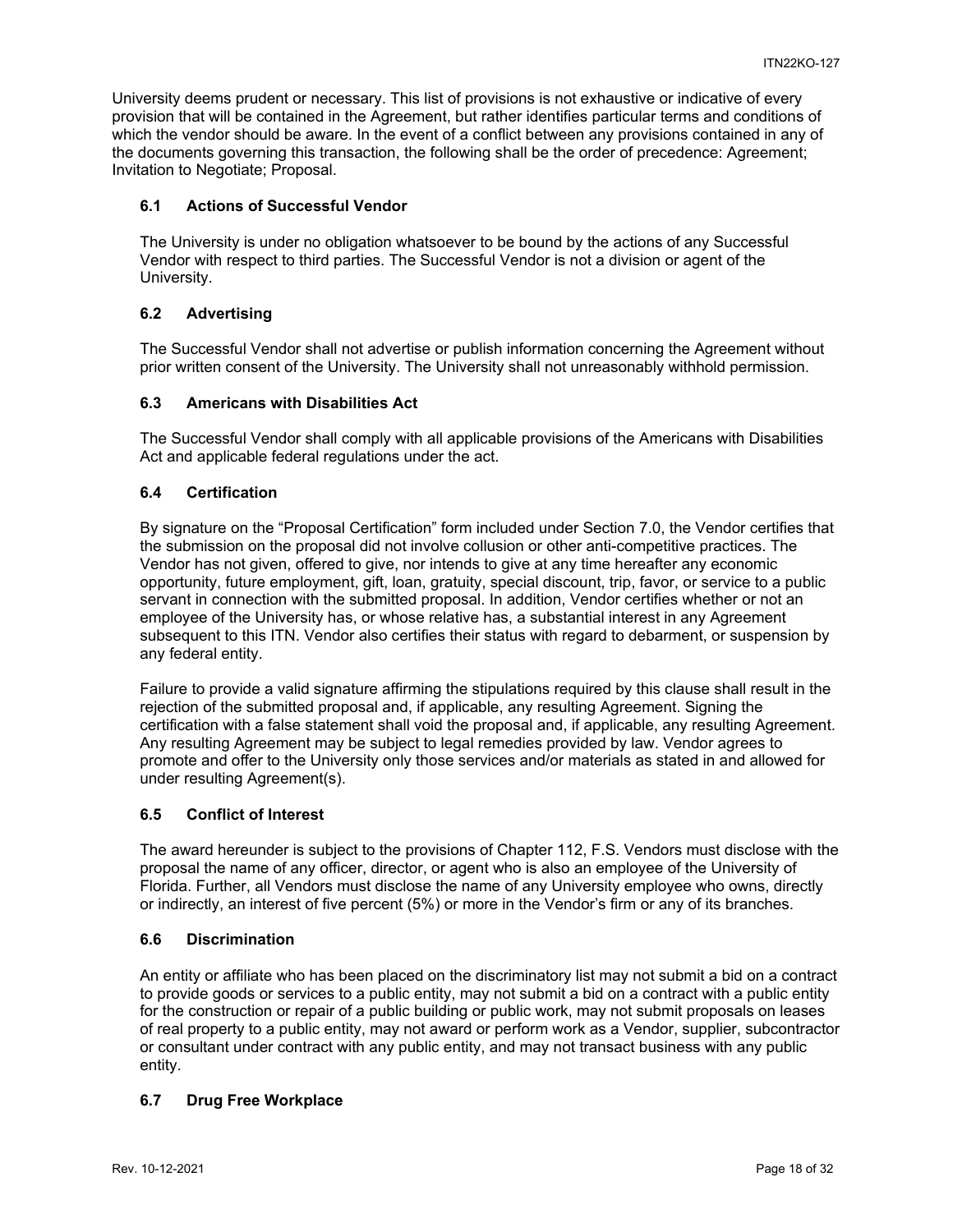The Successful Vendor agrees that in the performance of the Agreement, neither the Successful Vendor nor any employee of the Successful Vendor shall engage in the unlawful manufacture, distribution, dispensing, possession, or use of a controlled substance in conducting any activity covered by the Agreement. The University reserves the right to request a copy of the Successful Vendor's Drug Free Workplace Policy. The Successful Vendor further agrees to insert a provision similar to this statement in all subcontracts for services required.

#### <span id="page-18-0"></span>**6.8 Equal Opportunity**

University of Florida is an equal opportunity employer and federal contractor or subcontractor. Consequently, the parties agree that, as applicable, they will abide by the requirements of 41 CFR 60-1.4(a), 41 CFR 60-300.5(a) and 41 CFR 60-741.5(a) and that these laws are incorporated herein by reference. These regulations prohibit discrimination against qualified individuals based on their status as protected veterans or individuals with disabilities and prohibit discrimination against all individuals based on their race, color, religion, sex, sexual orientation, gender identity or national origin. These regulations require that covered prime contractors and subcontractors take affirmative action to employ and advance in employment individuals without regard to race, color, religion, sex, sexual orientation, gender identity, national origin, protected veteran status, or physical or mental disability. **The parties also agree that, as applicable, they will abide by the requirements of Executive Order 13496 (29 CFR Part 471, Appendix A to Subpart A), relating to the notice of employee rights under federal labor laws. This contractor and subcontractor shall abide by the requirements of 41 CFR §§ 60-1.4(a), (or for construction contractors, 41 CFR § 60-4.3(a)), 60-300.5(a) and 60-741.5(a), and Executive Order 11246, as amended. These regulations prohibit discrimination against qualified individuals based on their status as protected veterans or individuals with disabilities and prohibit discrimination against all individuals based on their race, color, religion, sex, sexual orientation, gender identity, or national origin. Moreover, these regulations require that covered prime contractors and subcontractors take affirmative action to employ and advance in employment individuals without regard to the aforementioned protected groups.**

#### <span id="page-18-1"></span>**6.9 Federal, State, and Local Laws and Regulations**

Successful Vendor is solely responsible for complying with all laws, ordinances, and regulations including but not limited to, those relating to taxes, licenses and permits, as they may apply to any matter under this ITN. The Successful Vendor must demonstrate that they are duly licensed by applicable regulatory bodies during the performance of the Agreement. Prior to the commencement of Agreement, the Successful Vendor shall be prepared to provide evidence of such licensing as may be requested by the University. Successful Vendor shall, at no expense to the University, procure and keep in force during the entire period of the Agreement all such permits and licenses.

In the performance of the Services, Contractor shall, at its own expense, at all times during the Term, comply with all applicable federal, state, and local laws, rules, regulations, and ordinances and all other governmental requirements. Contractor acknowledges and agrees that Contractor has and will at all times during the Term maintain all governmental permits, licenses, consents, and approvals necessary to perform the Services. Contractor shall also be solely responsible for and shall pay as required by law Contractor's income taxes, general excise taxes and any self-employment taxes.

#### <span id="page-18-2"></span>**6.10 E-Verify Compliance; Unauthorized Alien Workers**

By entering into a contract with UF, Vendor is obligated to comply with the provisions of Section 448.095, Fla. Stat., "Employment Eligibility." Compliance with Section 448.095, Fla. Stat., includes, but is not limited to, utilization of the E-Verify System to verify the work authorization status of all newly hired employees, and requiring all subcontractors to provide an affidavit attesting that the subcontractor does not employ, contract with, or subcontract with, an unauthorized alien. Vendor affirms and represents that it is registered with the E-Verify system and are using same, and will continue to use same as required by Section 448.095, Fla. Stat. The Vendor's employment of unauthorized aliens is considered a violation of Section 274A(e) of the Immigration and Nationality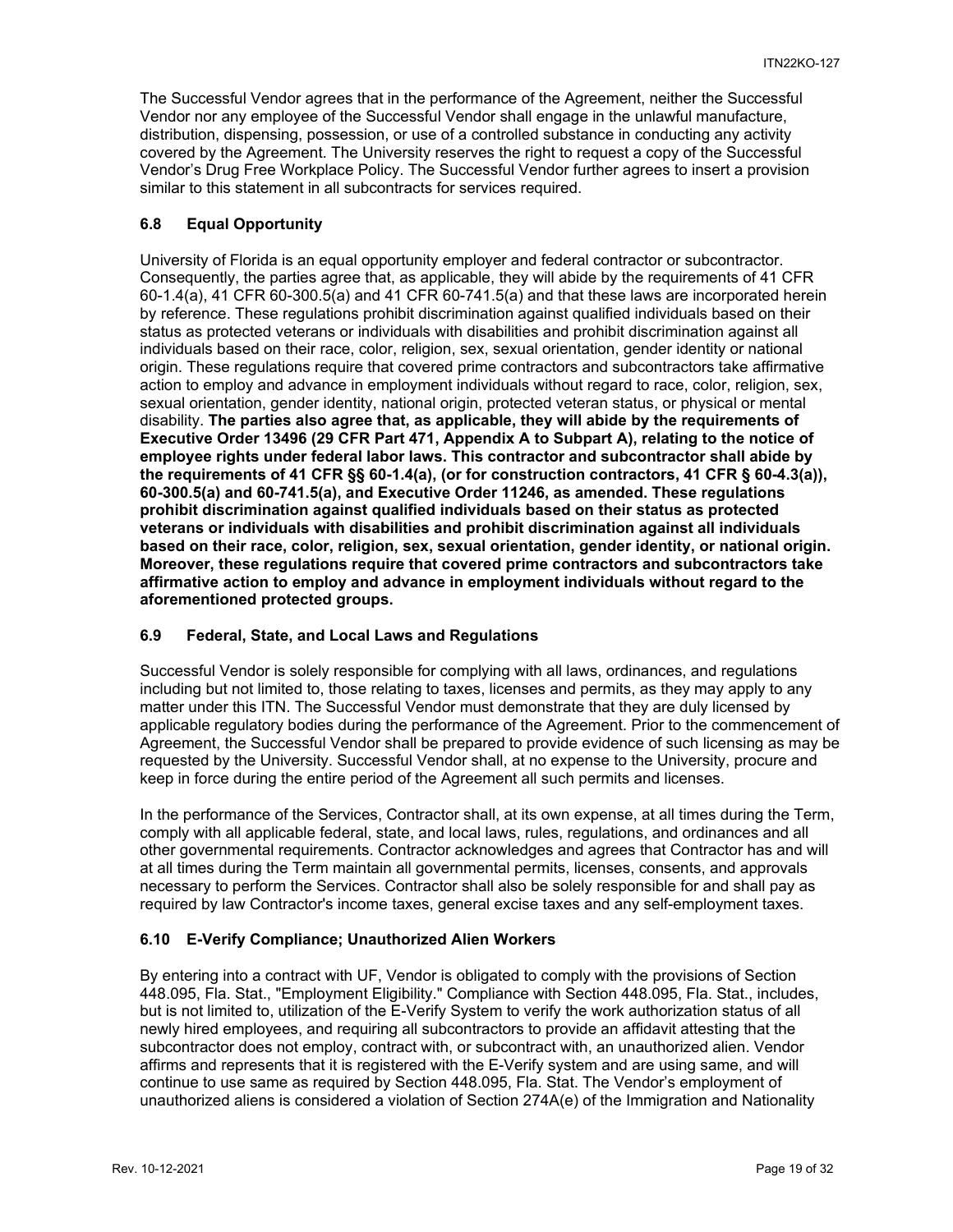Act. If the Vendor knowingly employs unauthorized alien workers, such violation shall be cause for UF'S unilateral cancellation of the Agreement.

#### <span id="page-19-0"></span>**6.11 Inspection, Audit and Reporting**

All books, accounts, reports, files and other records relating to the Agreement shall be subject at all reasonable times to inspection and audit by the University of Florida.

Reporting Requirements: The successful vendor(s) agrees to furnish to the University a summary of total sales made under this contract as requested but at least twice a year.

All reporting will be in Electronic Format provided to Procurement Services either prior to business review meetings or as requested.

Vendor and University will work together to create reports as University deems necessary and compatible with vendor systems.

#### <span id="page-19-1"></span>**6.12 Liens**

Each Successful Vendor shall keep the University free and clear from all liens asserted by any person or entity for any reason arising out of the furnishing of services or materials by or to the Successful Vendor.

#### <span id="page-19-2"></span>**6.13 Modifications**

This Contract may be modified or altered only by written agreement signed by both University and Contractor.

#### <span id="page-19-3"></span>**6.14 Non-Discrimination**

The parties agree to be bound by applicable state and federal rules governing Equal Employment Opportunity and Non-Discrimination.

#### <span id="page-19-4"></span>**6.15 Ownership of Documents**

All drawings, maps, sketches, documents, records, programs, data base, reports and other data developed or purchased, under this Agreement for or at the University's expense shall be and remain the University's property, without restriction, reservation or qualifications. The Successful Vendor may retain copies necessary for recordkeeping documentation and all such other business purposes related to the Agreement. All materials and products produced shall be provided to the University upon expiration of this Agreement.

#### <span id="page-19-5"></span>**6.16 Sales and Use Tax**

The Successful Vendor agrees to comply with and to require all of his subcontractors to comply with all the provisions of applicable law. The Successful Vendor further agrees to indemnify and hold harmless the University from any and all claims and demands made against it by virtue of the failure of the Successful Vendor or any subcontractors to comply with the provisions of any and all said laws. The University is exempt from state sales and use tax. A copy of the University's Certificate of Exemption will be made available upon request.

#### <span id="page-19-6"></span>**6.17 Sexual Harassment**

Federal law and the policies of the University prohibit sexual harassment of University employees or students. Sexual harassment includes any unwelcome sexual advance toward a University employee or student, any request for a sexual favor from a University employee or student, or any other verbal or physical conduct of a sexual nature that is so pervasive as to create a hostile or offensive working environment for University employees, or a hostile or an offensive academic environment for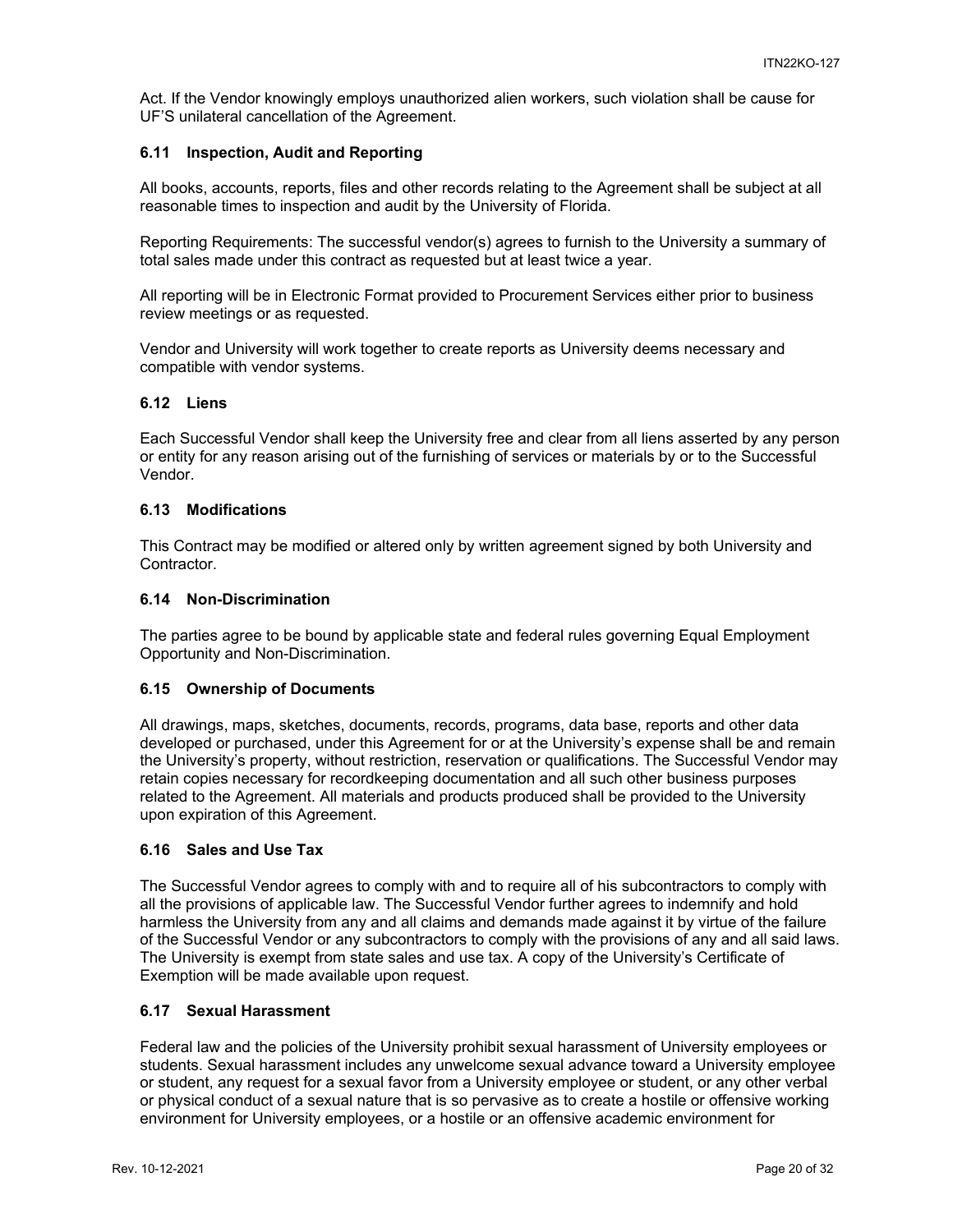University students. University vendors, subcontractors and suppliers for this project are required to exercise control over their employees so as to prohibit acts of sexual harassment of University employees and students. The employer of any person who the University, in its reasonable judgment, determines has committed an act of sexual harassment agrees as a term and condition of the Agreement to cause such person to be removed from the project site and from University premises and to take such other action as may be reasonably necessary to cause the sexual harassment to cease.

### <span id="page-20-0"></span>**6.18 Supplier Diversity Program**

University is an equal opportunity institution and, as such, encourages the use of small businesses, including women and minority-owned small businesses in the provision of goods and services. Small businesses should have a fair and equal opportunity to compete for dollars spent by the University. Competition ensures that prices are competitive, and a broad vendor base is available.

For questions about the University's supplier diversity program, contact the Director of Small Business and Supplier Diversity, 352-392-0380, [https://sbsd.admin.ufl.edu/.](https://sbsd.admin.ufl.edu/)

#### <span id="page-20-1"></span>**6.19 Tobacco Free Campus Policy**

The University of Florida campus is a tobacco-free campus. This policy was effective as of July 1, 2010. The use of cigarettes or other tobacco products in UF buildings, parking lots, or in vehicles in these areas is prohibited. The successful vendor is expected to respect this smoke free policy and fully comply with it.

#### <span id="page-20-2"></span>**6.20 Sustainability Preferences**

The University's Procurement directives support the purchase of products that will minimize any negative environmental impacts of our work. In order to facilitate a healthy market in sustainable products, all parties involved in the procurement and utilization of materials must engage in both waste recycling and the initial purchase of products containing recycled content. It is in the interest of public health, safety and welfare and the conservation of energy and natural resources to use and promote environmentally responsible products, as well as energy efficient fixtures, appliances and mechanical equipment used in new construction and retrofit of University facilities.

#### <span id="page-20-3"></span>**6.21 Assignment-Delegation**

Except for subcontracting or delegation expressly contemplated in the scope of work set forth on Exhibit A, Contractor shall not assign, transfer, delegate, subcontract, or otherwise dispose of, whether voluntarily or involuntarily, or by operation of law, any right or obligation under this Contract, without the written consent of University, which consent may be withheld in University's sole discretion. Any such assignment, subcontracting or transfer is void. No subcontracting or other delegation shall in any event relieve Contractor of any obligation or liability of Contractor under this **Contract** 

#### <span id="page-20-4"></span>**6.22 Assignment of Anti-Trust Overcharge Claims**

The parties recognize that in actual economic practice overcharges resulting from anti-trust violations are in fact borne by the ultimate purchaser; therefore, Successful Vendor hereby assigns to the University any and all claims for such overcharges.

#### <span id="page-20-5"></span>**6.23 Date for Reckoning Prompt-Payment Discount**

For purposes of determining whether a prompt-payment discount, if applicable, may be taken by the University, the starting date of such reckoning period shall be the later of the date of a properly executed invoice or the date of completion of service and/or delivery of product.

#### <span id="page-20-6"></span>**6.24 Force Majeure**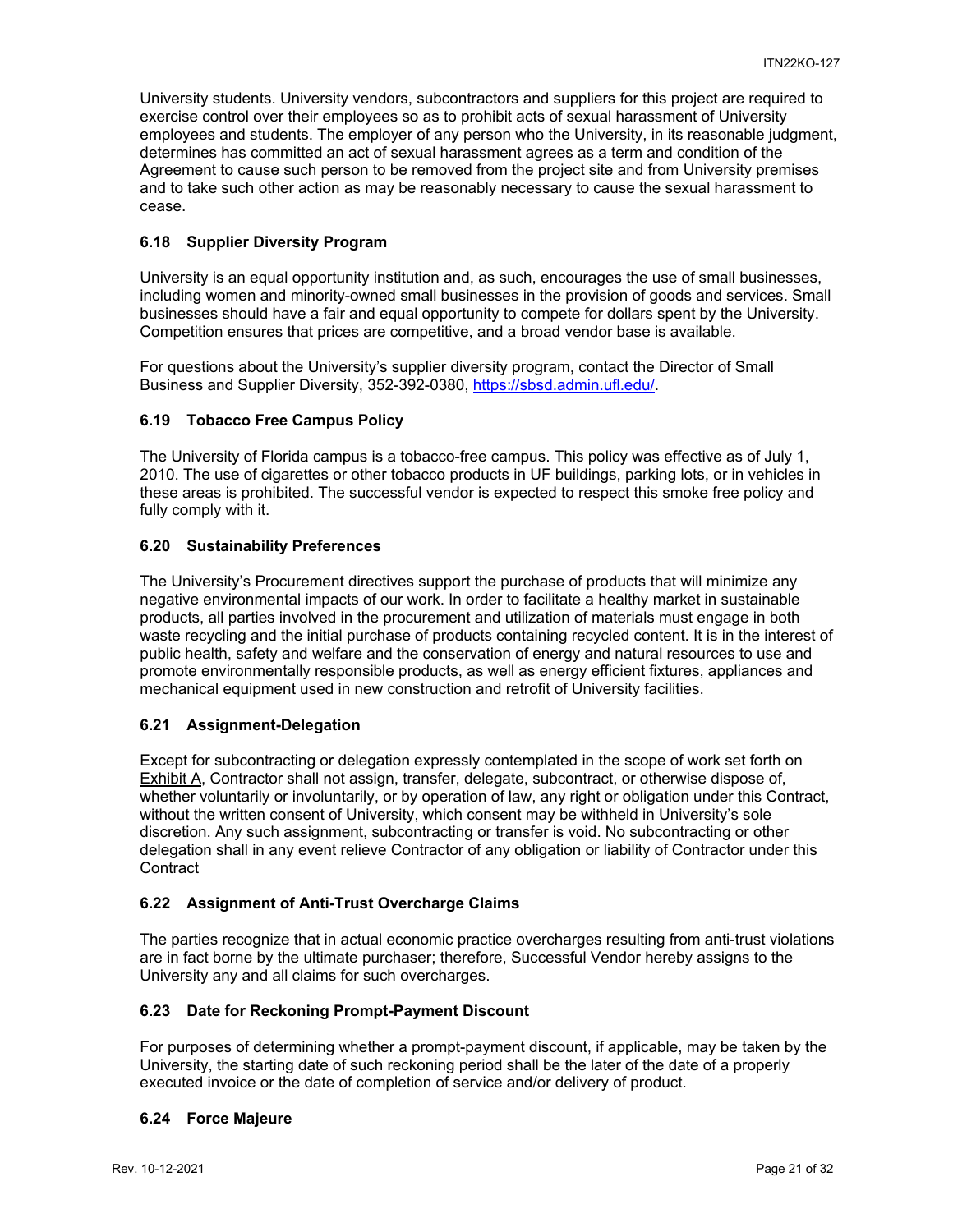In the event compliance with any obligation under this Agreement is impractical or impossible due to any Event of Force Majeure, then the time for performance of such obligation shall be extended for a period equivalent to the duration of the Event of Force Majeure. The provisions of this section shall not operate to excuse either party's inability to perform its obligations hereunder because of inadequate finances. "Event of Force Majeure:" means any strike, lockout, labor dispute, embargo, flood, earthquake, storm, dust storm, lightning, fire, epidemic, act of God, war, national emergency, civil disturbance or disobedience, riot, sabotage, terrorism, restraint by governmental order or any other occurrence beyond the reasonable control of the party in question.

#### <span id="page-21-0"></span>**6.25 Furnish and Install**

The items specified in this solicitation will be provided on a furnished and installed basis. The Successful Vendor shall have the complete responsibility for the items or system until it is in place and working. Any special installation preparation and requirements must be submitted to the University. All transportation and coordination arrangements will be the responsibility of the Successful Vendor. Delivery of equipment will be coordinated so that items or systems will be delivered directly to the installation site. This effort will minimize risk of damage and avoid double handling.

#### <span id="page-21-1"></span>**6.26 Indemnification/Hold Harmless; Liability**

The Successful Vendor shall indemnify, defend, and hold harmless the University of Florida Board of Trustees, the University of Florida, the State of Florida and the Florida Board of Governors, and their respective officers, agents, and employees, against and from any and all claims, demands, suits, actions, proceedings, loss, cost, and damages of every kind and description, including attorneys' fees and/or litigation expenses, which may be brought or made against or incurred on account of loss of or damage to any property or for injuries to or death of any person, caused by, arising out of, or contributed to, in whole or in part, by reasons of any act, omission, professional error, fault, mistake, or negligence of Successful Vendor, its employees, agents, representatives, or subcontractors, their employees, agents, or representatives in connection with or incident to the performance of the Agreement. Successful Vendor's obligation under this provision shall not extend to any liability caused by the sole negligence of the University of Florida Board of Trustees, University, or its officers, agents, and employees. Such indemnification shall specifically include infringement claims made against any and all intellectual property supplied by Successful Vendor and third-party infringement under the Agreement.

The University, as a public entity, is protected by sovereign immunity from tort liability, subject to a limited statutory waiver. The University will not agree to (i) indemnify or hold harmless any vendor; (ii) be liable for vendor's attorneys' fees under any circumstances; or (iii) binding arbitration. The Agreement shall not be construed or interpreted as (i) denying to either party any remedy or defense available to such party under the laws of the State of Florida; (ii) the consent of University or the State of Florida or their agents and agencies to be sued; or (iii) a waiver of either University's or the State of Florida's sovereign immunity beyond the limited waiver provided in section 768.28, Florida Statutes.

#### <span id="page-21-2"></span>**6.27 Insurance Requirements**

The Successful Vendor shall purchase from and maintain with a company or companies, lawfully authorized to do business in Florida and acceptable to the University, such insurance as will protect the Successful Vendor from claims arising out of or resulting from the Successful Vendor's operations under the Agreement and for which the Successful Vendor may be legally liable, whether such operations be by the Successful Vendor or by their subcontractors or by anyone directly or indirectly employed by any of them, or by anyone for whose acts any of them may be liable. All insurance policies shall be issued and countersigned by representatives of such companies duly authorized for the State of Florida and shall be written on ISO standard forms or their equivalents. The Successful Vendor shall file with the University Certificates of Insurance prior to the commencement of this Agreement and shall file Certificates of Insurance evidencing the renewal of such policies at least thirty (30) days prior to the date that each applicable insurance policy is scheduled to expire. *Please*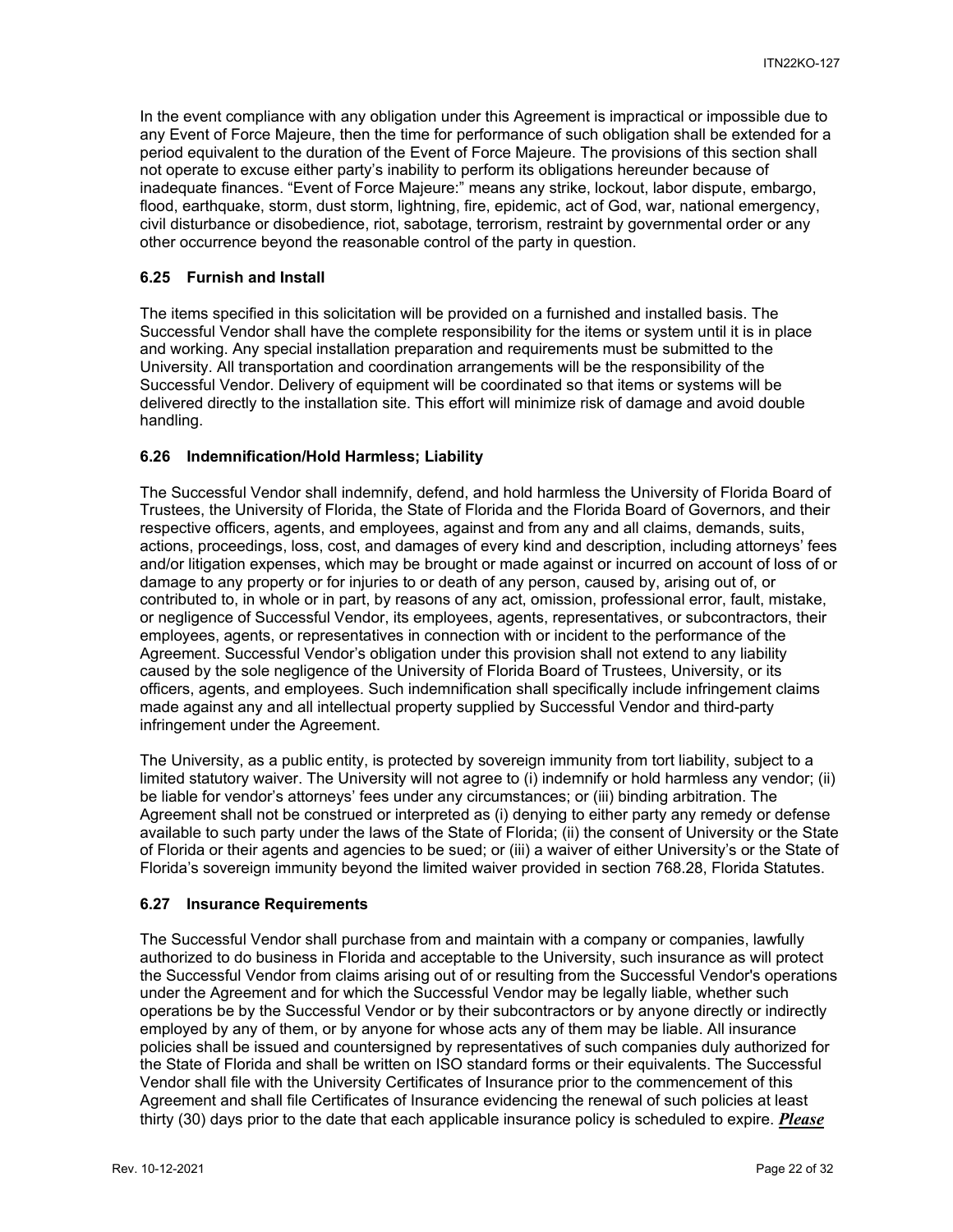# *note that the University of Florida must be named "additional insured" on automobile and general liability policies.*

General Liability Insurance – The Successful Vendor shall provide the ISO Commercial General Liability policy for general liability coverage's for limits of not less than of \$1,000,000 per occurrence. Coverage shall be maintained without interruption from date of commencement of work until date of final payment.

Worker's Compensation - The Successful Vendor shall secure and maintain for the life of this Agreement, valid Worker's Compensation Insurance as required by Chapter 440, Florida Statutes (if applicable.)

Automobile Liability - The Successful Vendor shall secure and maintain, during the life of this Agreement, Automobile Liability insurance on all vehicles against bodily injury and property damage in at least the amount of \$100,000.00 per person, \$500,000.00 per occurrence.

# <span id="page-22-0"></span>**6.28 Protection of Property**

The Successful Vendor shall at all times guard against damage or loss, whether by the vendor directly or subcontractors, to the property of the University or of others or vendors and shall be held responsible for replacing or repairing any such loss or damage. The University may withhold payment or make such deductions as deemed necessary to insure reimbursement or replacement for loss or damage to property through negligence of the Successful Vendor or their agents. The Successful Vendor shall provide all barricades and take all necessary precautions to protect buildings and personnel.

#### Intellectual Property

- A. All works that are created pursuant to this contract ("Works") are works made for hire, and all rights and privileges attendant to the Works belong exclusively to the University. If a court of competent jurisdiction determines that any Work does not constitute a work made for hire, the Contractor hereby assigns to the University for no additional consideration all rights and privileges the Contractor has in the works, including all intellectual property rights, specifically those under copyright law.
- B. Paragraph A does not apply to Works that are not created through performance under this Contract ("Pre-existing works"). With respect to Pre-existing works used by the Contractor in performance of this Contract, the Contractor shall obtain for the University at no additional charge a license to use Pre-existing works for the uses intended under this Contract, including the right to make derivative works. Paragraph A does apply, however, to any Works that are derivative of Pre-existing works.
- C. The Contractor warrants that it has full power and authority to transfer the rights granted by this Contract to the University and that use of the works by the University does not constitute an infringement or other violation of any copyright, trade secret, trademark, patent, non-disclosure, or other rights of any third party.
- D. Title and all rights and privileges to all graphics and material provided to the Contractor by the University in connection with this Contract remain the exclusive property of the University of Florida. The Contractor does not receive any title, rights, or privileges in those graphics or materials. The University grants to the Contractor a limited license in those graphics or materials only for the purpose of carrying out the Contractor's obligations under this Contract.

#### <span id="page-22-1"></span>**6.29 Labor Disputes**

Successful Vendor shall give prompt notice to the University of any actual or potential labor dispute which delays or may delay performance of the Agreement.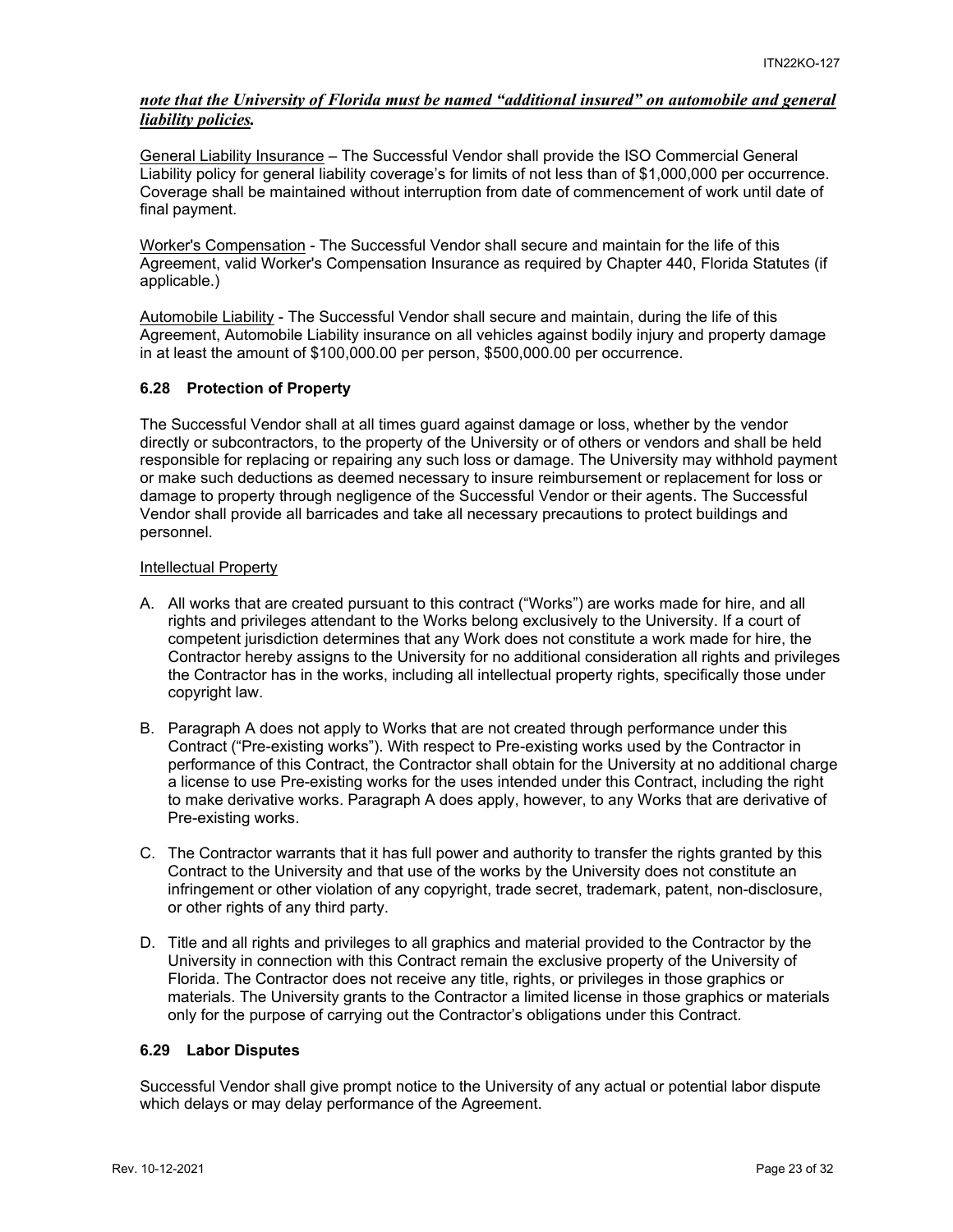#### <span id="page-23-0"></span>**6.30 Laws and Regulations**

Successful Vendors are solely responsible for keeping themselves fully informed of and faithfully observing all laws, ordinances, and regulations and shall protect and indemnify the University, its officers and agents against any claims of liability arising from or based on any violation thereof.

#### <span id="page-23-1"></span>**6.31 No Replacement of Defective Tender**

Every tender of goods must fully comply with all provisions of the Agreement as to time of delivery, quantity, and the like. If a tender is made which does not fully conform, this shall constitute a breach and Successful Vendor shall not have the right to substitute a conforming tender.

#### <span id="page-23-2"></span>**6.32 No Waiver of Right by the University**

No waiver by a party of any provision or breach of this Contract shall be deemed to have been made unless the same is in writing, and no waiver of any provision or breach of this Contract shall be deemed a waiver of any other provisions or breach. A party's consent to or approval of any act shall not be deemed to render unnecessary the obtaining of such party's consent to or approval of any subsequent act.

#### <span id="page-23-3"></span>**6.33 Notice to Vendors of Asbestos-Containing Materials in University Buildings**

Asbestos containing materials (ACM) can be found in almost any building in the United States more than 10 years old. The University of Florida is no exception. The types of asbestos most commonly found are pipe and boiler insulation, fireproofing, hard panels known as "Transite", floor tile, and spray or trowel-applied ceiling finishes. ACM is generally not hazardous if left undisturbed.

The University has implemented an Asbestos Program to assure safe management and removal of ACM. Vendors, consultants, and other's providing service to the University may encounter ACM and must, therefore, comply with the following instructions:

A. Avoid disturbing suspected ACM. Exercise caution and watch for possible ACM.

B. If it is necessary to disturb ACM, first notify the appropriate Division Asbestos Representative listed in this notice, or the University of Florida Asbestos Coordinator, before proceeding with your work. You shall take whatever precautions are necessary to protect humans' health and the environment, and comply with all applicable Federal, State, and Local laws pertaining to asbestos.

C. If you require additional information on possible locations of ACM in a particular building, contact the Asbestos Representative from the Division for which you are working.

| Division                   | Asbestos Representative            | Telephone        |
|----------------------------|------------------------------------|------------------|
| <b>Facilities Services</b> | Assoc. Dir. Facilities Services    | (352) 392-7793   |
| Housing                    | Housing Maintenance Superintendent | (352) 392-2161   |
| <b>Reitz Union</b>         | Maintenance Superintendent         | $(352)$ 392-1614 |
| <b>IFAS</b>                | Engineer                           | $(352)$ 392-6488 |

#### <span id="page-23-4"></span>**6.34 Parking and Identification Badges**

The Successful Vendor shall obtain all parking permits and/or decals that may be required while performing project work on University premises. The Successful Vendor should review Contractor and Vendor Parking information from Transportation and Parking Services located at the following link:<https://parking.ufl.edu/decals/contractors-vendors/>

#### <span id="page-23-5"></span>**6.35 Payment Terms**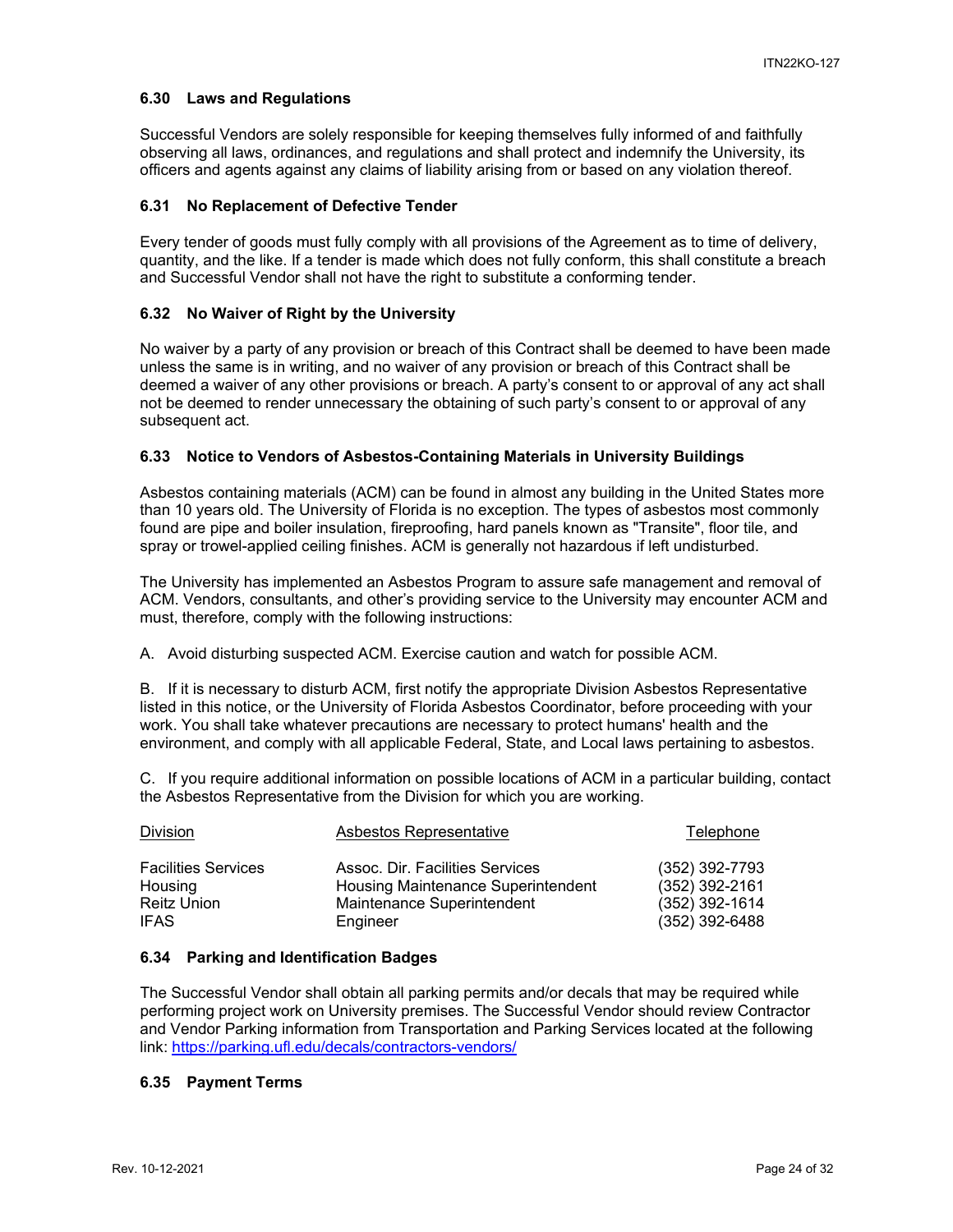The University's obligation is payable only and solely from funds appropriated for the purpose of the Agreement. Unless otherwise stated herein, the payment terms for the Agreement are Net 30 days. VENDOR OMBUDSMAN: The University's vendor ombudsman whose duties include acting as an advocate for vendors may be experiencing problems in obtaining payment(s) from the University may be contacted at 352-392-1241.

### <span id="page-24-0"></span>**6.36 Price Adjustment**

Price changes will normally only be considered at the end of one Agreement period and the beginning of another. Price change requests shall be in writing, submitted at least sixty (60) days prior to the end of the current Agreement period, and shall be supported by written evidence of increased costs to the Successful Vendor. The University will not approve unsupported price increases that will merely increase the gross profitability of the Successful Vendor at the expense of the University. Price change requests shall be a factor in the Agreement renewal review process. The University shall, in its sole opinion, determine whether the requested price increase or an alternate option is in the best interest of the University.

# <span id="page-24-1"></span>**6.37 Prior Course of Dealings**

No trade usage, prior course of dealings, or course of performance under other agreements shall be a part of any agreement resulting from this ITN; nor shall such trade usage, prior course of dealing, or course of performance be used in the interpretation or construction of such resulting agreement.

#### <span id="page-24-2"></span>**6.38 Intentionally Omitted**

# <span id="page-24-3"></span>**6.39 Public Entity Crime**

A person or affiliate who has been placed on the convicted list by the Department of Management Services, State of Florida, may not submit a proposal on a contract to provide any goods or services, including construction, repairs, or leases and may not be awarded or perform work as a Vendor, supplier, subcontractor, or consultant for the University of Florida for a period of 36 months from the date of being placed on the convicted list, a "person" or "affiliate" includes any natural person or any entity, including predecessor or successor entities or any entity under the control of any natural person who is active in its management and who has been convicted of a public entity crime (Rule 6C1-3.020 FAC).

#### <span id="page-24-4"></span>**6.40 Public Records**

All proposal information submitted and opened becomes subject to the Public Records Law set forth in Chapter 119 F.S.

# **IF THE VENDOR HAS QUESTIONS REGARDING THE APPLICATION OF CHAPTER 119, FLORIDA STATUTES, TO THE VENDOR'S DUTY TO PROVIDE PUBLIC RECORDS RELATING TO THIS CONTRACT, CONTACT THE CUSTODIAN OF PUBLIC RECORDS AT Phone: (352) 846-3903**

**email: [PR-Request@ufl.edu](mailto:PR-Request@ufl.edu)**

# **Mail: PO Box 113156, Gainesville, FL 32611-3156**

Any resulting Agreement may be unilaterally canceled for refusal by the vendor to allow public access to all documents, papers, letters, or other materials made or received by the Successful Vendor in conjunction with the Agreement and subject to the provisions of Chapter 119. F.S.

# <span id="page-24-5"></span>**6.41 Referencing of Orders**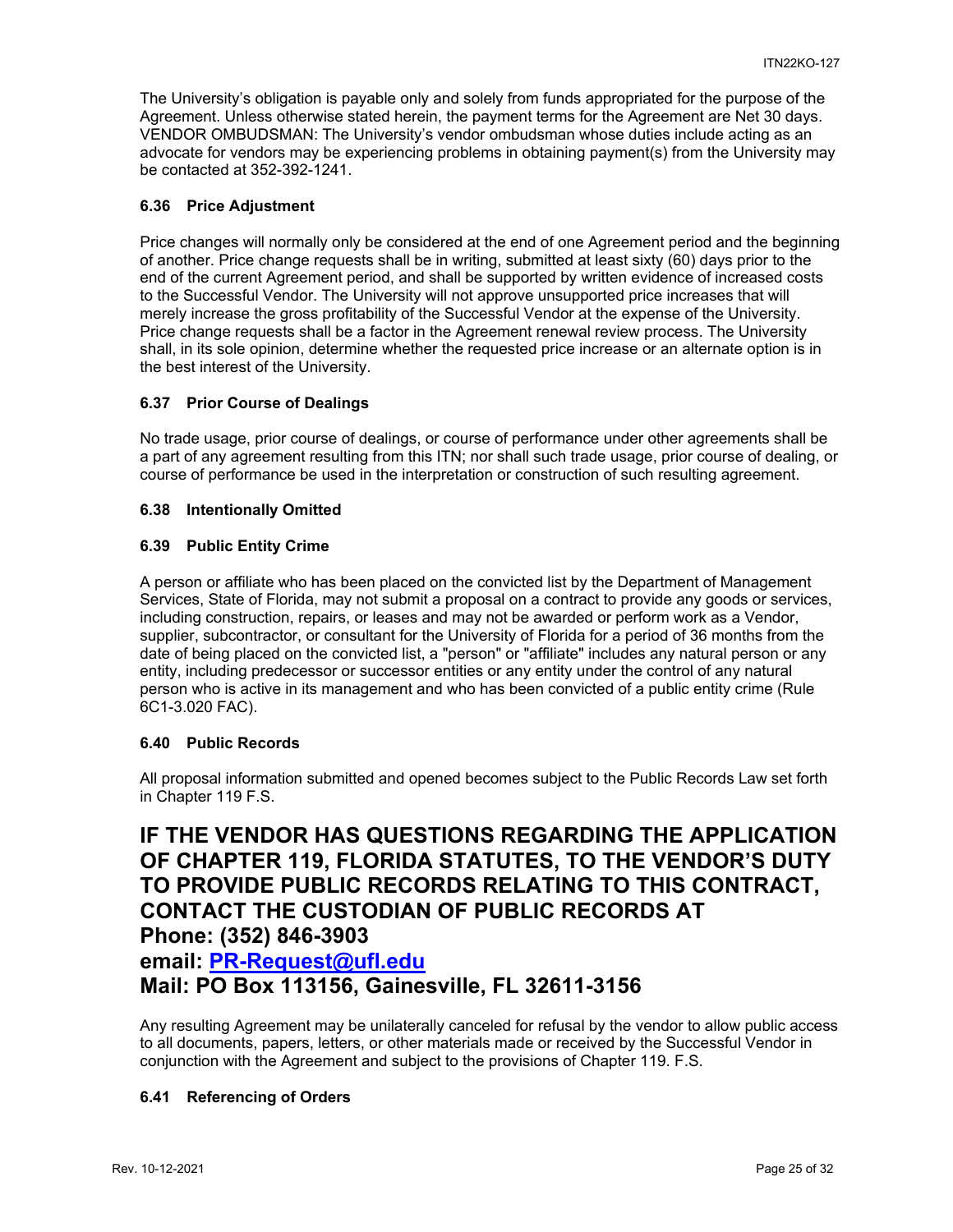For each order issued against an agreement resulting hereunder, the University intends in good faith to reference this ITN for pricing, terms and conditions, delivery location, and other particulars. However, in the event the University fails to do so, the University's right to such terms and conditions, and particulars shall not be affected, and no liability of any kind or amount shall accrue to the University.

### <span id="page-25-0"></span>**6.42 Remedies and Applicable Law**

The Agreement shall be governed by and construed in accordance with the laws of the State of Florida (without regard to principles of conflict of laws) and the rules and regulations of the Florida Board of Governors and the University. University and Successful Vendor shall have available all remedies afforded each by said law. The venue in any action or litigation commenced to enforce the Agreement shall be brought in Alachua County, Florida, and both parties consent to such jurisdiction and venue regardless of the residence of the parties at the time the action is commenced.

# <span id="page-25-1"></span>**6.43 Right of Inspection**

University shall have the right to inspect the goods at delivery before accepting them.

# <span id="page-25-2"></span>**6.44 Right of Offset**

The University shall be entitled to offset against any sums due the Successful Vendor, any expenses or costs incurred by the University, or damages assessed by the University concerning the Successful Vendor's non-conforming performance or failure to perform the Agreement, or any other debt owing the University, including expenses, costs and damages described in the termination provisions contained herein.

# <span id="page-25-3"></span>**6.45 Shipment Under Reservation Prohibited**

Successful Vendor is not authorized to ship the goods under reservation and no tender of a bill of lading will operate as a tender of the goods.

#### <span id="page-25-4"></span>**6.46 Specifications: Brand Name or Acceptable Alternate**

Where in these specifications reference is made to materials, trade names, catalog numbers or articles of certain manufacture, it is done for the sole purpose of establishing a basis of a comparable standard of quality, performance, characteristics desired and is not intended to limit or restrict competition. It shall be understood that such method of specification description is not intended to exclude other processes, similar designs, or kinds of materials, but is intended solely as a means of establishing a standard of comparison to be utilized for solicitation evaluation purposes. Other material or product may be used, if in the sole opinion of the University, they are equal in durability, quality and of a design in harmony with the intent of these specifications. Such other material or product which is substantially equivalent to those specific brand(s) specified shall qualify for solicitation evaluation and award consideration by the University. The University reserves the right to reject any substitute material or product which, in its opinion, does not meet the standard of quality established by reference in these specifications and is not considered an acceptable alternate for the intended use and purpose. The burden of proof as to meeting the requirements of these specifications shall be the responsibility of the submitting vendor. Such proposer(s) who is offering any material or product other than the item(s) specified herein must submit with their solicitation response catalog cuts and detailed specifications which will completely describe the item(s) on which they are offering for an acceptable alternate determination by the University. Where the proposer proposes to substitute a material or product which is not known to the University, he/she shall be prepared to submit samples on request for the University's inspection and evaluation. The cost of transportation, both ways, of such samples shall be borne by the submitting proposer.

# <span id="page-25-5"></span>**6.47 Successful Vendor to Package Goods**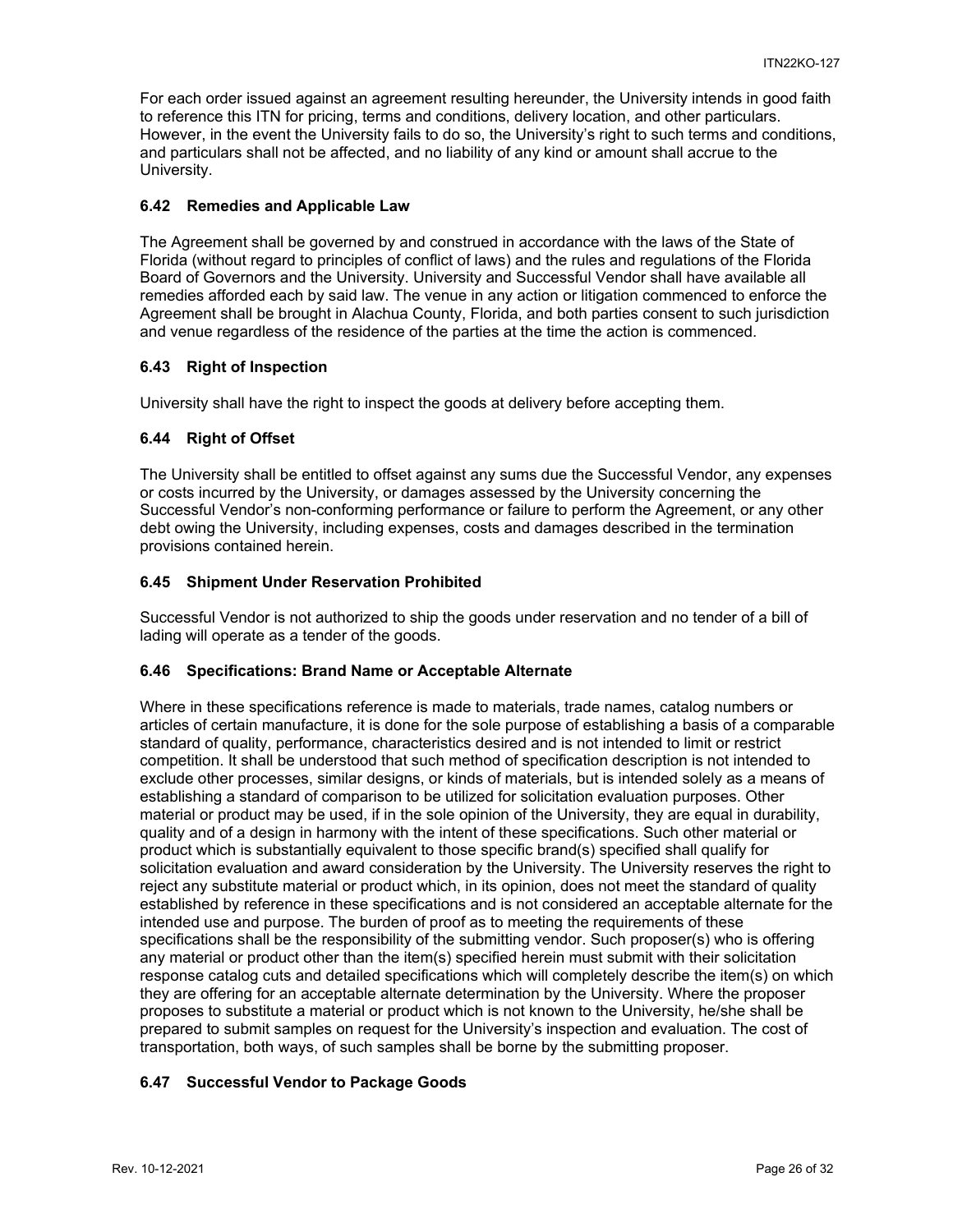Successful Vendor will package goods in accordance with good commercial practice. Each shipping container shall be clearly and permanently marked as follows: (a) Successful Vendor's name and address; (b) Consignee's name, address and purchase order number; (c) Container number and total number of containers, e.g. box 1 of 4 boxes and (d) the number of the container bearing the packing slip. Successful Vendor shall bear cost of packaging unless otherwise provided.

### <span id="page-26-1"></span><span id="page-26-0"></span>**6.48 Termination**

# **6.48.1 Convenience**

Upon giving at least seven (7) days written notice, University may terminate this Contract, at any time, with no further obligation to Contractor, other than to pay for Services provided in compliance with this Contract prior to Contractor's receipt of the notice of termination. If Contractor defaults under this Agreement and does not cure its default within fourteen (14) days after written notice thereof, University may terminate this Contract. The University reserves the right to terminate the Agreement in whole or part at any time when in the best interests of the University without penalty or cause. Upon receipt of the written notice, the Successful Vendor shall immediately stop all work as directed in the notice, notify all subcontractors of the effective date of the termination and minimize all further costs to the University. In the event of termination under this provision, all documents, data and reports prepared by the Successful Vendor under the Agreement shall become the property of and delivered to the University. The Successful Vendor shall be entitled to receive just and equitable compensation for work in progress, work completed, and materials accepted before the effective date of termination. Such compensation shall be the Successful Vendor's sole remedy against the University in the event of termination under this provision.

# <span id="page-26-2"></span>**6.48.2 Default**

The University reserves the right to terminate the Agreement in whole or in part due to the failure of the Successful Vendor to comply with any term or condition of the Agreement, to acquire and maintain all required insurance policies, bonds, licenses and permits, or to make satisfactory progress in performing the Agreement. The University shall provide written notice of the termination and the reasons for it to the Successful Vendor. Upon termination under this provision, all goods, materials, documents, data and reports prepared by the Successful Vendor under the Agreement shall become the property of and be delivered to the University on demand. The University may, upon termination of the Agreement, procure, on terms and in the manner that it deems appropriate, materials, or services to replace those under the Agreement. The Successful Vendor shall be liable to the University for any excess costs incurred by the University in re-procuring the materials or services.

#### <span id="page-26-3"></span>**6.48.3 Gratuities**

The University may, by written notice to the Successful Vendor, cancel the Agreement if it is discovered by the University that gratuities, in the form of entertainment, gifts or other, were offered or given by the Successful Vendor, or any agent or representative of the Successful Vendor, to any officer or employee of the University with a view toward securing favorable treatment with respect to the awarding or amending, or the making of any determinations with respect to the performing of such Agreement. In the event the Agreement is canceled by the University pursuant to this provision, University shall be entitled, in addition to any other rights and remedies, to recover or withhold the amount of the cost incurred by Successful Vendor in providing such gratuities.

#### <span id="page-26-4"></span>**6.48.4 Insolvency**

The University shall have the right to terminate the Agreement at any time in the event Successful Vendor files a petition in bankruptcy; or is adjudicated bankrupt; or if a petition in bankruptcy is filed against Successful Vendor and not discharged within thirty (30) days; of if Successful Vendor becomes insolvent or makes an assignment for the benefit of its creditors or an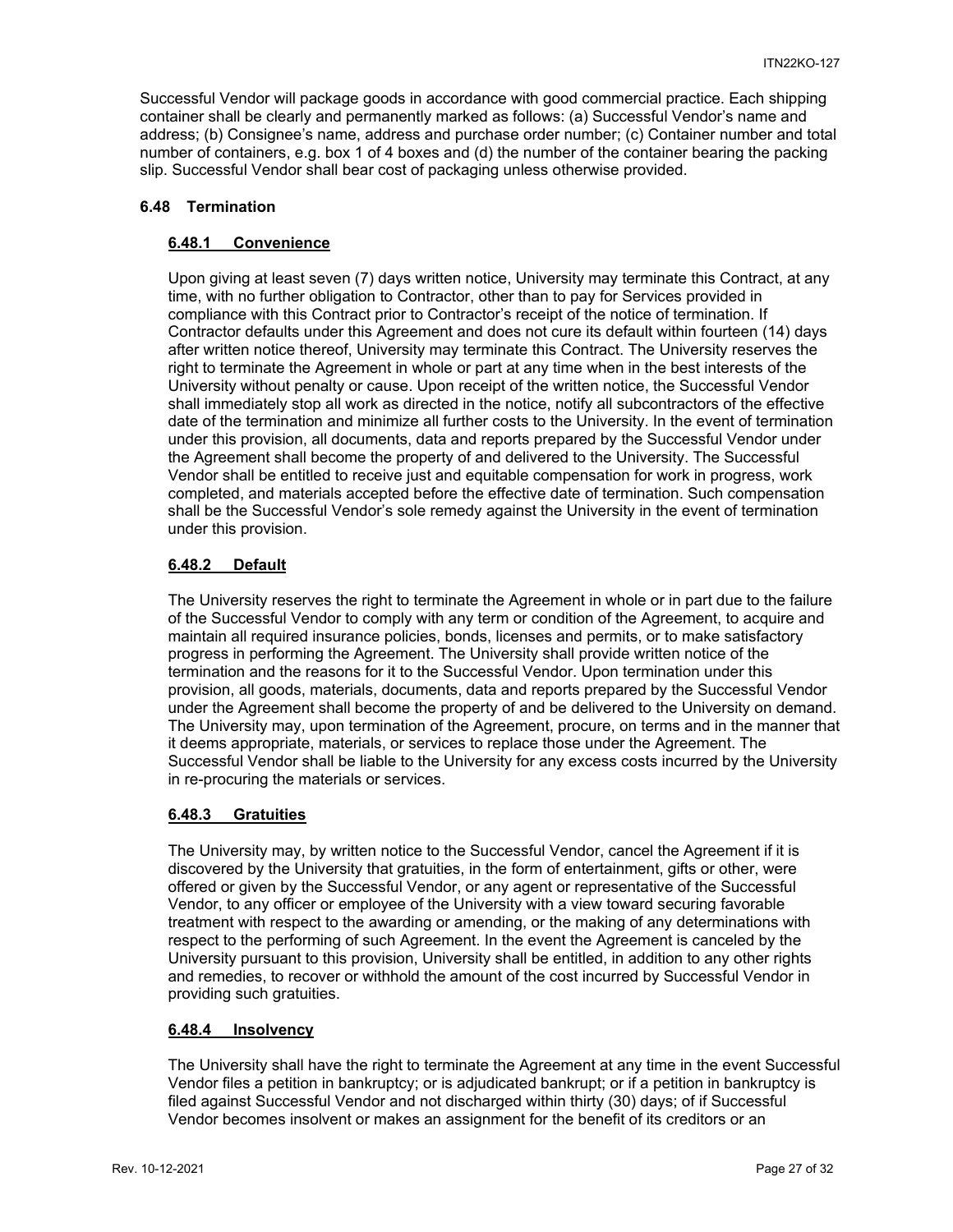arrangement pursuant to any bankruptcy law; of if a receiver is appointed for Successful Vendor or its business.

#### <span id="page-27-0"></span>**6.48.5 Lack of Funds**

The State of Florida's and UF's performance and obligation to pay under this Agreement is contingent upon an annual appropriation by the Florida State Legislature. The Agreement may be canceled without further obligation on the part of the University of Florida in the event that sufficient appropriated funding is unavailable to assure full performance of the terms. The Successful Vendor shall be notified in writing of such non-appropriation as soon as reasonably possible. No penalty shall accrue to the University in the event this cancellation provision is exercised. This cancellation provision shall not be construed so as to permit the University to terminate the Agreement in order to acquire similar equipment, material, supplies or services from another party.

# <span id="page-27-1"></span>**6.48.6 Stop Work Order**

The University may at any time, by written order to the Successful vendor, require the Successful Vendor to stop all or any part of the work called for by the Agreement for a period of ninety (90) days after the order is delivered to the Successful Vendor, and for any further period to which the parties may agree. The order shall be specifically identified as a Stop Work Order issued under this provision. Upon receipt of the order, the Successful Vendor shall immediately comply with its terms and take all reasonable steps to minimize the incidence of costs allocable to the work covered by the order during the period of work stoppage. If a Stop Work Order issued under this provision is canceled or the period of the order or any extension expires, the Successful Vendor shall resume work. The University shall make an equitable adjustment in the delivery schedule or Agreement price, or both, and the Agreement shall be amended in writing accordingly.

# <span id="page-27-2"></span>**6.48.7 Suspension or Debarment**

The University may by written notice to the Successful Vendor immediately terminate the Agreement if the University determines that the Successful Vendor has been debarred, suspended or otherwise lawfully prohibited from participating in any public procurement activity, including but limited to, being disapproved as a subcontractor Vendor of any public procurement unit or other governmental body.

#### <span id="page-27-3"></span>**6.48.8 Continuation of Performance Through Termination**

The Successful Vendor shall continue to perform, in accordance with the requirements of Agreement, up to the date of termination, as directed in the termination notice.

# <span id="page-27-4"></span>**6.49 Title and Risk of Loss**

The title and risk of loss of the goods and equipment shall not pass to University until University actually receives the goods and equipment at the point or points of delivery.

### <span id="page-27-5"></span>**6.50 Warranties**

In addition to any implied warranties, Successful Vendor warrants that the goods furnished will conform to the specifications, drawings, and descriptions listed herein, and to the sample or samples if any, furnished by the Successful Vendor. In the event of a conflict between the specifications, drawings, and descriptions, the specifications shall govern.

# <span id="page-27-6"></span>**6.51 Payment Card Industry Data Security Standard**

For e-commerce business and/or credit card transactions, Proposer agrees to be bound by the requirements and terms of the Rules of all applicable Card Associations, as amended from time to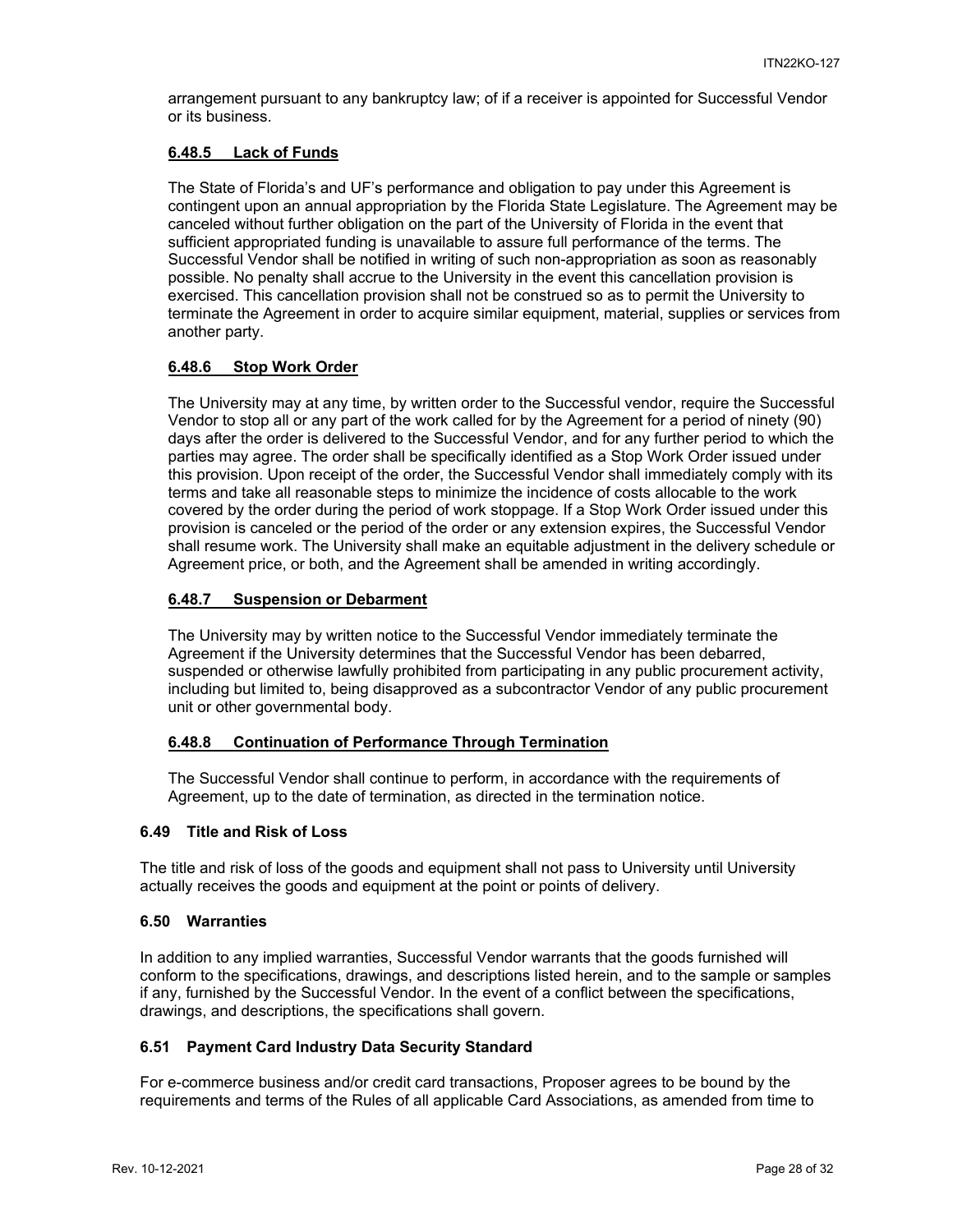time, and be solely responsible for security and maintaining confidentiality of Card transactions processed by means of electronic commerce up to the point of receipt of such transactions by Bank.

Proposer is required to be in compliance with the requisites of the SAS 70 and/or Payment card Industry Data Security Standard and provide written attestation of compliance annually.

#### <span id="page-28-0"></span>**6.52 Payment and Invoice Information**

All invoices will need to contain either a **UF purchase order number** or the **8-digit department ID number** of the department with which you are doing business. Please include your Tax Identification number. All invoices for payment should be submitted to the University of Florida via:

Email: [UFL.invoices@edmgroup.com](mailto:UFL.invoices@edmgroup.com)

Or by Fax: 1-570-496-5411

Or by Mail: University of Florida Attn: Accounts Payable PO Box 3357 Scranton, PA 18505

#### <span id="page-28-1"></span>**6.53 Travel**

Any travel authorized by this Contract and being compensated separately shall be compensated in accordance with University's travel policy [\(https://www.fa.ufl.edu/departments/travel/\)](https://www.fa.ufl.edu/departments/travel/) and Contractor shall be required to provide all back-up documentation required by the policy.

#### <span id="page-28-2"></span>**6.54 State Purchasing Requirements**

IT IS EXPRESSLY UNDERSTOOD AND AGREED THAT ANY ARTICLES THAT ARE THE SUBJECT OF, OR REQUIRED TO CARRY OUT, THIS CONTRACT SHALL BE PURCHASED FROM A NONPROFIT AGENCY FOR THE BLIND OR FOR THE SEVERELY HANDICAPPED THAT IS QUALIFIED PURSUANT TO CHAPTER 413, FLORIDA STATUTES, IN THE SAME MANNER AND UNDER THE SAME PROCEDURES SET FORTH IN SECTION 413.036(1) AND (2), FLORIDA STATUTES; AND FOR PURPOSES OF THIS CONTRACT THE CONTRACTOR SHALL BE DEEMED TO BE SUBSTITUTED FOR THE UNIVERISTY INSOFAR AS DEALINGS WITH SUCH QUALIFIED NONPROFIT AGENCY ARE CONCERNED. This requirement applies only if any such nonprofit agency produces a product covered by this CONTRACT and can satisfy the terms of this CONTRACT with respect to price, quantity, quality, and delivery time. Any questions concerning available products should be directed to: Division of Vocational Rehabilitation Headquarters, 2002 Old St. Augustine Road, Building A, Tallahassee, Florida 32301-4862, (800) 451-4327 (Voice/TDD).

IT IS EXPRESSLY UNDERSTOOD AND AGREED THAT ANY ARTICLES WHICH ARE THE SUBJECT OF, OR REQUIRED TO CARRY OUT, THIS CONTRACT SHALL BE PURCHASED FROM THE CORPORATION IDENTIFIED UNDER CHAPTER 946, F.S., IN THE SAME MANNER AND UNDER THE SAME PROCEDURES SET FORTH IN SECTION 946.515(2), AND (4), F.S.; AND FOR PURPOSES OF THIS CONTRACT THE CONTRACTOR CARRYING OUT THE PROVISIONS OF THIS CONTRACT SHALL BE DEEMED TO BE SUBSTITUTED FOR UNIVERSITY INSOFAR AS DEALINGS WITH SUCH CORPORATION ARE CONCERNED. This requirement applies only if the corporation produces a product covered by this CONTRACT and can satisfy the terms of this CONTRACT with respect to price, quantity, quality, and delivery time. Any questions concerning the corporation's ability to provide products or services should be directed to: Prison Rehabilitative Industries and Diversified Enterprises, Inc., 12425 - 28th Street North, Saint Petersburg, Florida 33716, (727) 572-1987.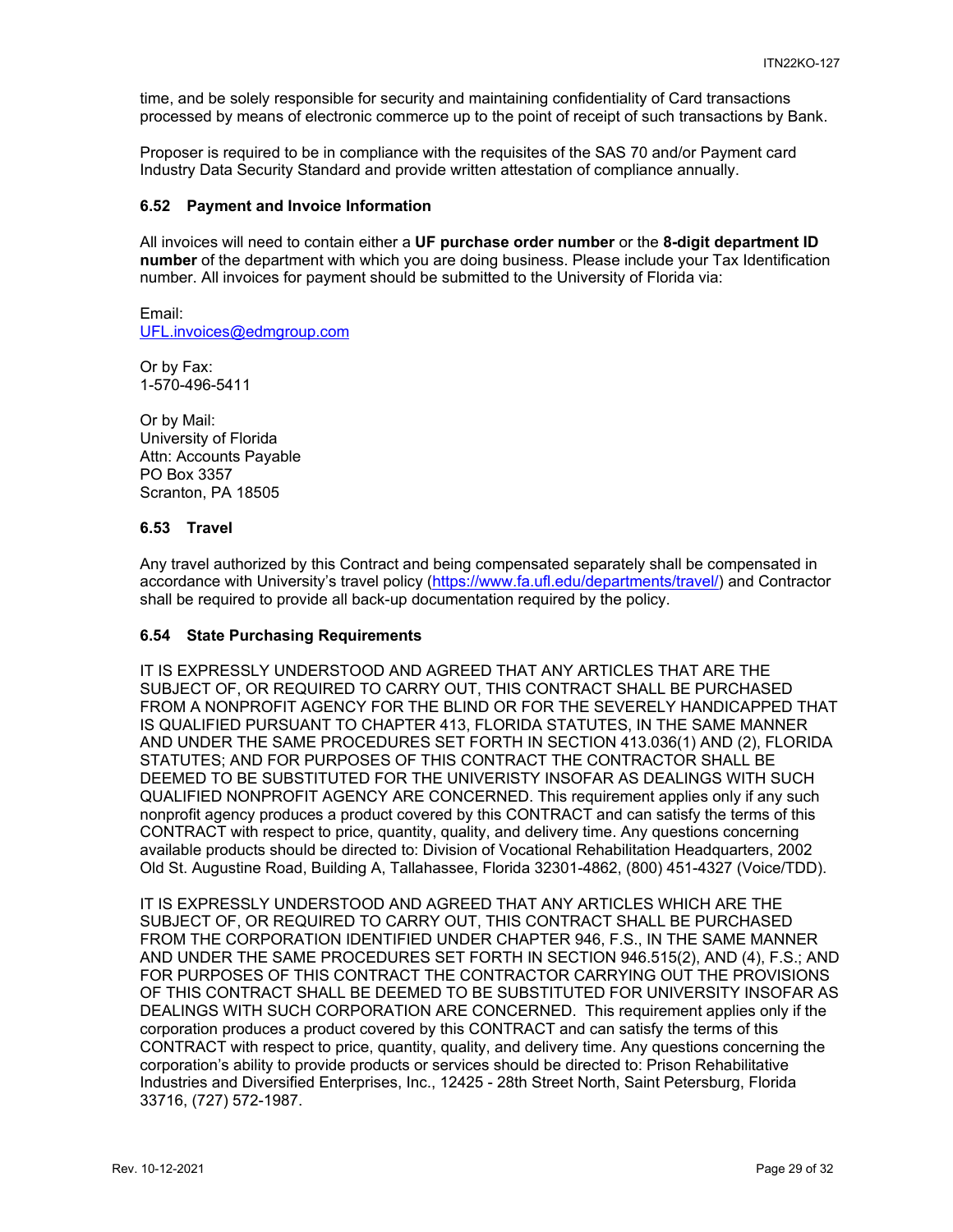#### <span id="page-29-0"></span>**6.55 Notices**

All notices, consents, approvals and other communications (collectively, "Notices") which may be or are required to be given by either party shall be properly given only if made in writing and sent to the address of University or Contractor, as applicable, set forth in Exhibit A, as the same is modified in accordance herewith, by hand delivery, U.S. Certified Mail (Return Receipt Requested) or nationally recognized overnight delivery service. Telephone and facsimile numbers and e-mail addresses are listed for convenience only. Either party may change its address for Notices by giving written notice to the other party in accordance with this provision.

#### <span id="page-29-1"></span>**6.56 Ownership of Work**

All reports, studies, plans, deliverables, strategies, materials, discoveries, inventions, processes, designs, plans, trade secrets, data, information, documents and other work (collectively, "Work"), whether of a technical nature or not, made, developed or obtained by Contractor pursuant to this Contract or in connection with the provision of the Services shall be the sole and exclusive property of University and any copyrightable Work shall be deemed a "work made for hire" under the United States copyright laws. Should such Work not constitute a "work made for hire" under the United States copyright laws, Contractor hereby grants, transfers, assigns, and conveys to University and its successors and assigns, the entire right, title, and interest in the Work or any part thereof. At all times during and after the Term, Contractor shall assist University in obtaining and maintaining, for University's benefit, copyrights and other relevant legal protections in the Work and Contractor shall execute and cause its subcontractors to execute such further instruments as University may reasonably require as evidence of ownership of such rights. Immediately upon termination of this Contract for any reason, all Work, in whatever form, shall be turned over to University. This provision shall survive the termination of this contract.

#### <span id="page-29-2"></span>**6.57 Access to Work**

University shall always have access to review the ongoing Work of Contractor for purposes of inspecting the same and determining that the Services are being performed in accordance with the terms of this Contract.

#### <span id="page-29-3"></span>**6.58 Independent Contractor**

Contractor is and shall at all times remain an independent contractor, with sole control of the manner and means of performing the Services. Contractor shall have no authority to bind or commit University to any contract, representation or obligation to or with any third party or to incur any cost, expense, liability or other amount for or on behalf of University, and Contractor shall not act as or represent that it is the agent of University. Further, it is understood and agreed by the parties that nothing contained in this Contract shall be construed to create a joint venture, partnership, association, or other affiliation or like relationship between the parties, it being specifically agreed that their relationship is and shall remain that of independent parties to a contractual relationship as set forth in this Contract.

#### <span id="page-29-4"></span>**6.59 No Use of Name/Logos/Public Statements**

Except with the prior written consent of the other party, no party shall, make any press or media announcement concerning this Contract, or use the name, logos, or trademarks of any other party, or any version, abbreviation, or representation of them. In the case of University, consent must be provided by its Vice President for University Relations or that position's designee.

#### <span id="page-29-5"></span>**6.60 Time of the Essence**

Time is of the essence with respect to all provisions of this Contract in which a definite time for performance is specified.

#### <span id="page-29-6"></span>**6.61 Construction**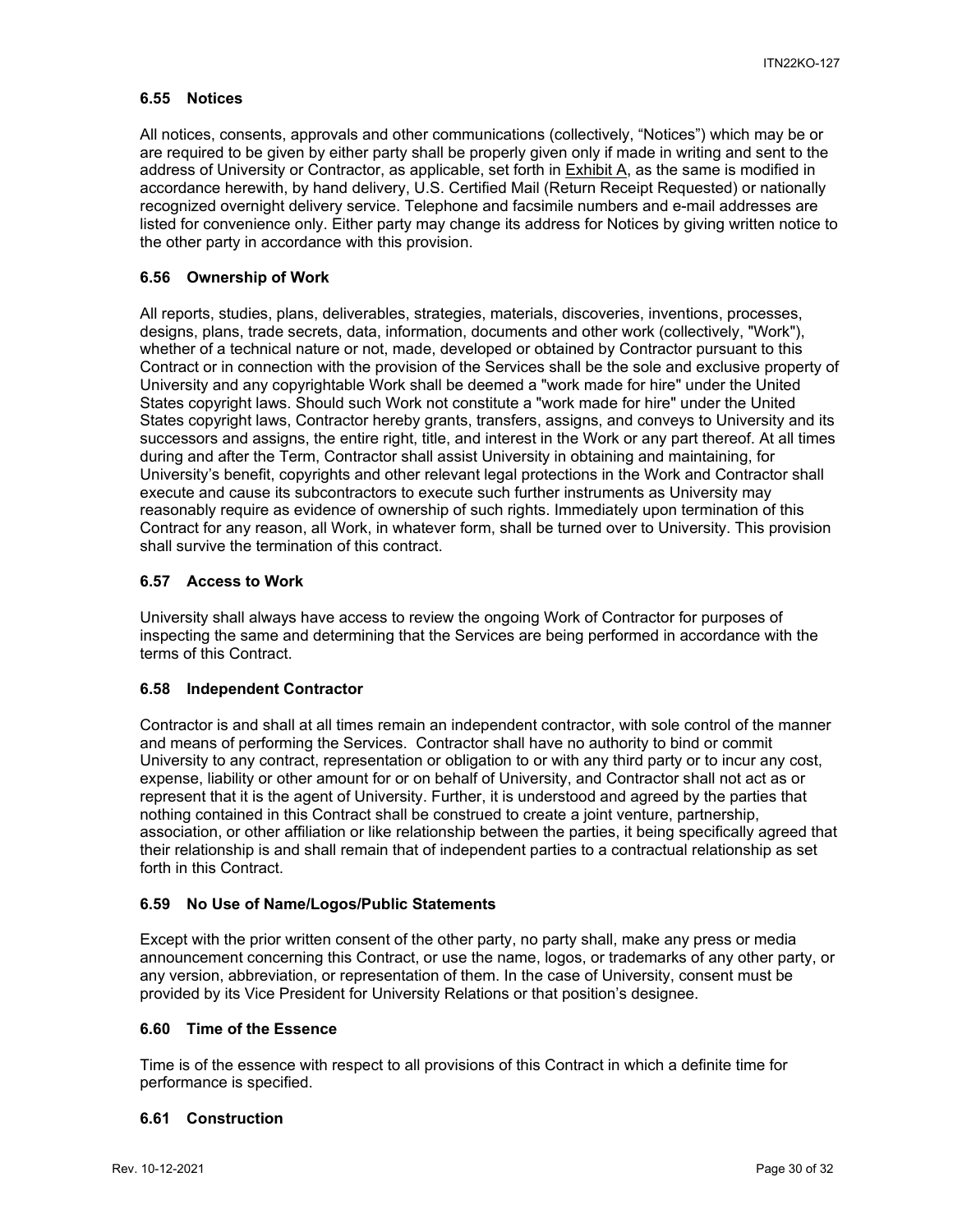The language and all parts of this Contract shall be construed according to its fair meaning and not strictly for or against any of the parties hereto. University and Contractor have agreed to the use of the particular language of this Contract, and any question regarding the meaning of this Contract shall not be resolved by any rule providing for interpretation against the party who caused the uncertainty to exist or against the draftsman. Unless the context indicates otherwise, (i) the terms "hereof", "hereunder", "herein" and similar expressions refer to this Contract as a whole, (ii) the singular shall include the plural and the masculine gender shall include the feminine and the neuter, and (iii) all references to sections and subsections shall be deemed references to the sections and subsections of this Contract. The section headings in this Contract are for convenience only and do not alter, amend, define, limit or otherwise affect the terms set forth herein. If any provision of this Contract is found by a court of competent jurisdiction to be illegal, invalid or unenforceable, the remainder of this Contract will not be affected, and in lieu of each provision that is found to be illegal, invalid or unenforceable, a provision will be added as a part of this Contract that is as similar to the illegal, invalid or unenforceable provision as may be possible and be legal, valid and enforceable. All negotiations, considerations, representations, and understandings between University and Contractor are incorporated herein. This Contract constitutes the entire agreement of the parties with respect to the subject matter hereof. This Contract may be executed in multiple counterparts, each of which shall be deemed a duplicate original, but all of which taken together shall constitute one and the same instrument.